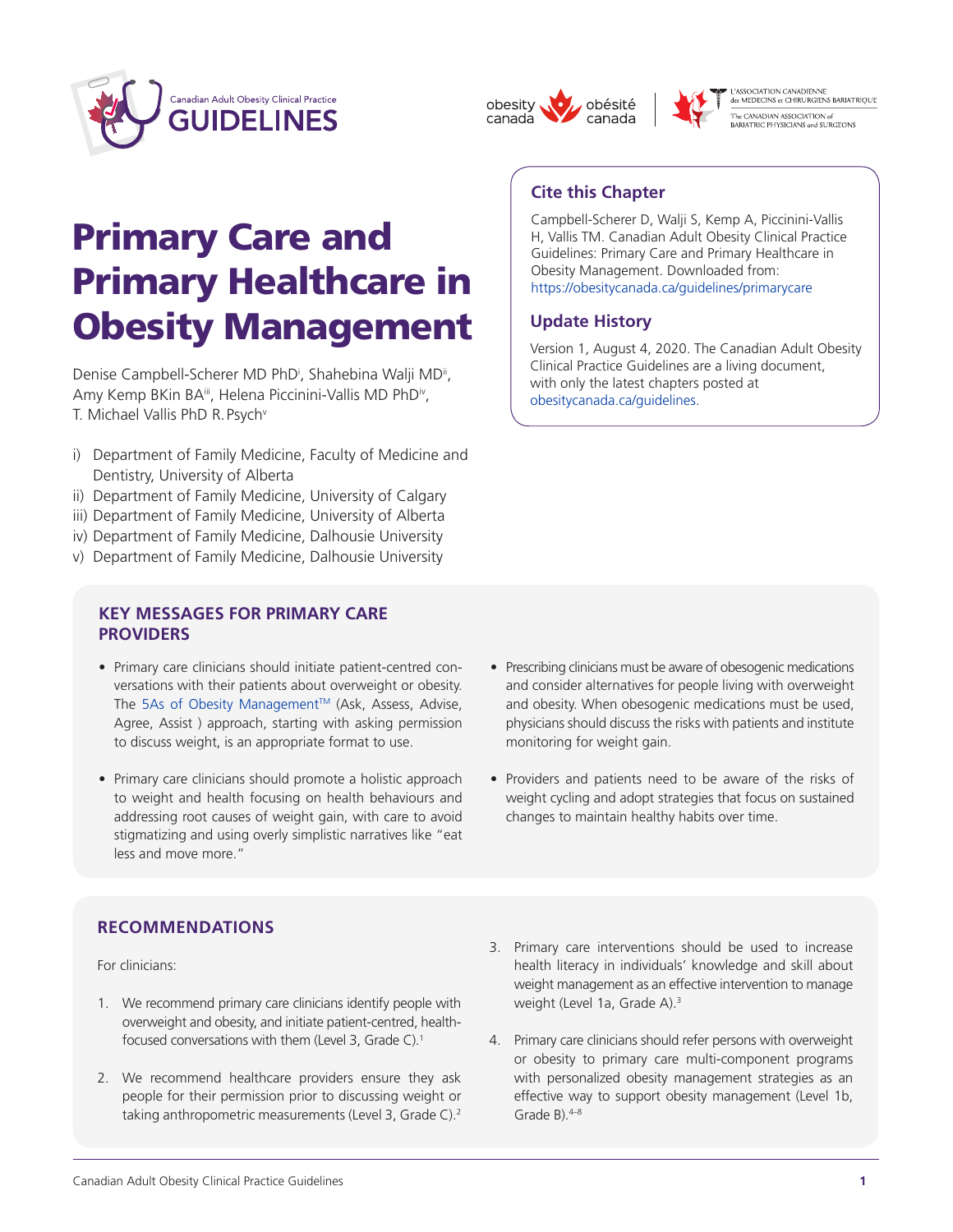5. Primary care clinicians can use collaborative deliberation with motivational interviewing to tailor action plans to individuals' life context in a way that is manageable and sustainable to support improved physical and emotional health, and weight management (Level 2b, Grade C).<sup>9</sup>

Features of primary care and primary healthcare community-based interventions for clinicians and developers:

- 6. Interventions that target a specific ethnic group should consider the diversity of psychological and social practices with regards to excess weight, food, physical activity as well as socio-economic circumstances, as they may differ across and within different ethnic groups (Level 1b, Grade B).<sup>10</sup>
- 7. Longitudinal primary care interventions should focus on incremental, personalized, small behaviour changes (the "small change approach") to be effective in supporting people to manage their weight (Level 1b, Grade B).<sup>11</sup>
- 8. Primary care multi-component programs should consider personalized obesity management strategies as an effective way to support people living with obesity (Level 1b, Grade B).<sup>7,8,12</sup>
- 9. Primary care interventions that are behaviour-based (nutrition, exercise, lifestyle), alone or in combination with pharmacotherapy, should be utilized to manage overweight and obesity (Level 1a, Grade A).<sup>13-15</sup>
- 10. Group-based nutrition and physical activity sessions informed by the Diabetes Prevention Program (DPP) and the Look AHEAD (Action for Health in Diabetes) program should be used as an effective management option for adults with overweight and obesity (Level 1b, Grade A).<sup>16-18</sup>
- 11. Interventions that use technology to increase reach to larger numbers of people asynchronously should be a potentially viable lower-cost intervention in a community-based setting (Level 1b, Grade B).<sup>19</sup>

Educational recommendations to support development of obesity management skills in the primary healthcare clinical workforce:

12. Educators of undergraduate, graduate and continuing education programs for primary healthcare professionals should provide courses and clinical experiences to address the gaps in skills, knowledge of the evidence and attitudes necessary to confidently and effectively support people living with obesity (Level 1a, Grade A).<sup>20</sup>

## **KEY MESSAGES FOR PEOPLE LIVING WITH OBESITY**

- Prevention of weight gain is crucial and realistic; weight loss is potentially very difficult depending on an individual's weight drivers. Setting a value-based functional goal shifts the focus from weight to health and quality of life and may help with sustainable changes.
- Individualized nutrition counselling can result in modest reductions of weight and waist circumference.
- Mindfulness, acceptance and commitment therapies, added to multi-component behavioural interventions, may be

considered in developing a personal obesity management strategy.

- Many medical issues, such as disrupted sleep, pain, mechanical problems, metabolic conditions and psychiatric conditions, can contribute to challenges with obesity management. People should seek medical help if they are struggling with weight maintenance or gain.
- When prescribed a new medication to treat a medical condition, particularly if the medication is intended for long-term use, patients living with obesity should inquire about the potential associated weight effects.

## **Introduction**

Obesity is a chronic, complex disease linked to the intricate interplay between a broad spectrum of root causes related to biological influences, social determinants of health, socio-cultural practices and beliefs, environmental effects, public policy and psychological factors. Currently, there are widespread significant misperceptions as to the nature of both the etiology and effective management of this condition, complicated by entrenched weight bias and stigma in society. Changing primary care for people living with obesity to achieve consistent, high-quality, person-centred care will require

changes in healthcare provider knowledge, skills and practice standards, and improved organization of care. In other chapters we have focused on the state of the evidence regarding the efficacy of different modes of treatment of obesity. In this chapter we will synthesize evidence on effectiveness, or how interventions work in the real world. We will focus on interventions delivered in primary care. Primary care refers to within primary care offices and organizations, and primary healthcare refers to interventions within the broader community. Additionally, we will discuss what is known about how to equip the primary care workforce to address the needs of people to improve care. Interventions delivered via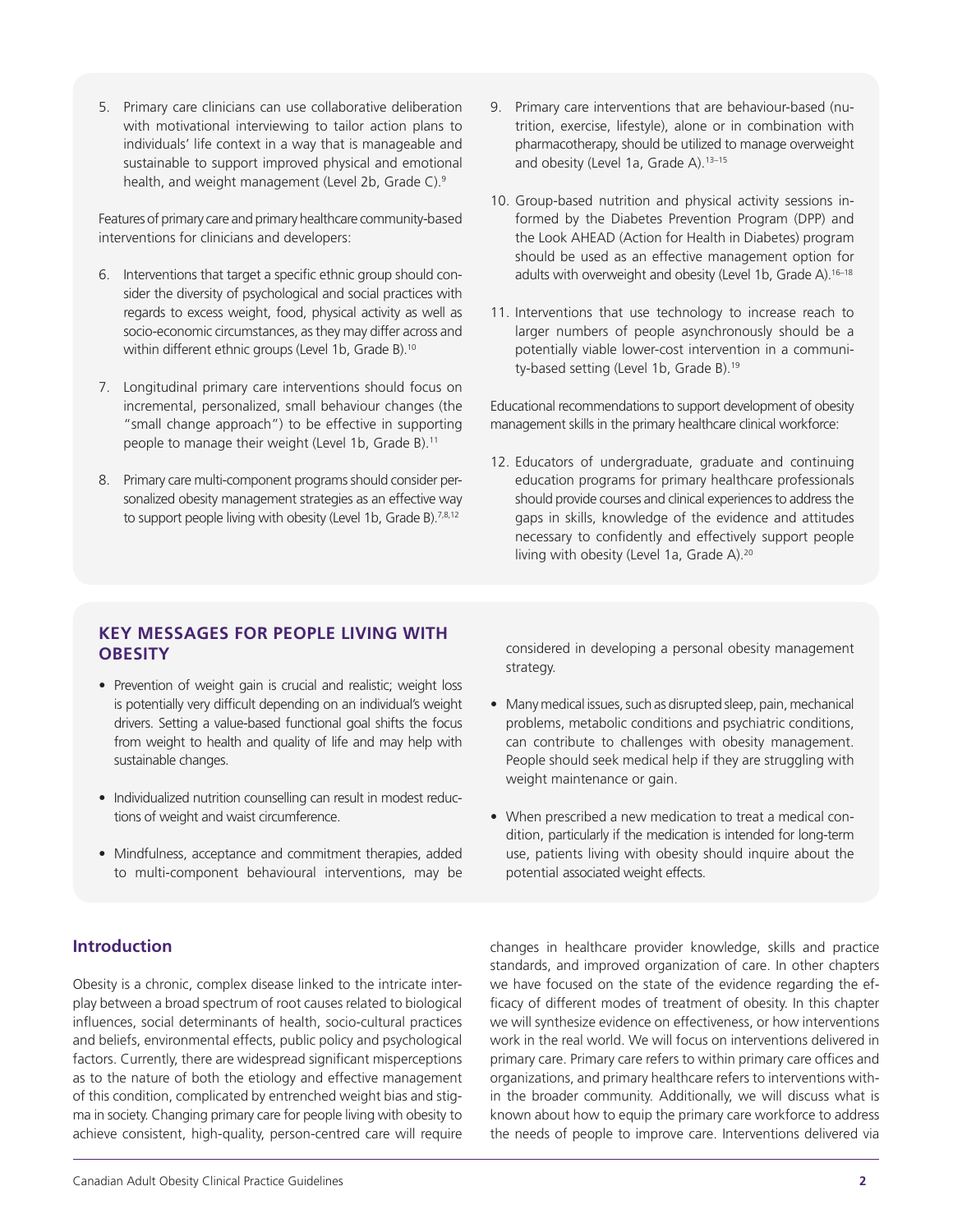#### commercial settings are discussed in the [Commercial](https://obesitycanada.ca/guidelines/commercialproducts/) Products and Programs in Obesity [Management](https://obesitycanada.ca/guidelines/commercialproducts/) chapter of these guidelines.

Most work in this area focuses on the evaluation of complex interventions. A complex intervention (e.g., a behavioural or educational intervention) consists of interacting components, where individuals combine in collective action to execute objective components. Thus, there is variation in outcomes in different contexts. Understanding how and why an intervention is adopted requires exploration of the factors affecting:

- The ability of actors to engage with the intervention;
- Individuals' personal barriers and facilitators' in engaging with the intervention;
- Whether the implementation process meets the needs of the stakeholders; and,
- Whether the intervention itself was effective in achieving the desired outcome.

Further, for sustained system change, the intervention must be perceived by stakeholders as worthwhile and achievable within existing care structures once research funding has been completed. Achieving this understanding requires mixed-method studies with rich qualitative evaluation to elucidate the principles that are key for achieving the desired outcome. Pooling data across disparate interventions is challenging; however, understanding the underlying principles may permit transferability.

In this chapter, we will consider interventions in primary care practice and the broader primary healthcare community context that illuminate questions on the organization of care for people living with obesity, and on the primary care management of obesity. We recognize the heterogeneity of interventions, contexts, populations and outcomes limits the ability to draw robust conclusions about the "best" way to help people. However, we appreciate that clinicians confronted with a tsunami of people seeking help need to have some insights from which to provide and organize clinical care. The gap in research providing clear guidance in this area should highlight the need for research funders to reflect on why the most prevalent chronic disease affecting Canadians has received so little systematic attention.

## **Management of obesity in primary care and primary healthcare**

#### **1. What is the nature of the care gap to be addressed?**

In a recent series in the Lancet, Dietz and colleagues highlighted that obesity is not being well managed in current health systems.<sup>21</sup> They cite concerns in several areas: training of the healthcare workforce, unfounded assumptions of people living with obesity, lack of experience working in interdisciplinary teams and lack of training in behaviour change strategies.<sup>21</sup> There is a tremendous gap between evidence-based recommendations and current clinical practice. Fitzpatrick et al. argued that, despite emerging national recommendations and policies since 2008, obesity management in primary care is still suboptimal.<sup>22</sup> Indeed, a Canadian national survey in 2009, with half of respondents living with overweight or obesity, revealed that only a third of adults had ever asked a healthcare professional about losing weight.<sup>23</sup> Of these, approximately three-quarters consulted their family physician, one-quarter a dietitian, and one-seventh a nutritionist, a nurse or nurse practitioner. Some had consulted multiple professionals. Fewer than one-third of people with overweight/obesity had ever been advised to lose weight by a physician without specifically asking about weight gain.

Additionally, access to bariatric care remains very poor throughout Canada.24 Torti and colleagues conducted a qualitative study of primary care patients living with obesity to explore their perceptions of the role of primary care providers.<sup>1</sup> Patients had clear expectations that their primary care clinician initiate discussion around weight concerns in the context of a coordinated and person-centred approach to care, addressing the multiple conditions and drivers related to their weight and health.<sup>1</sup> As most patients want to discuss their weight concerns with their physician, there is a need for primary care delivery redesign to facilitate, rather than hinder, physicians addressing obesity with their patients. Part of this redesign is increasing physician skills in starting the conversation to sensitively address obesity with a patient. It is not realistic to expect primary care physicians to deliver intensive behavioural obesity management counselling to all their patients with obesity. Thus, the process of ordering referrals and coverage for obesity management specialists (e.g., registered dietitians, psychologists) and community-based programs should be made easier to increase referral options for physicians and access to care for patients.25 Tsai and Waddens' systematic review of the management of obesity in primary care practice highlights how little research has been conducted in this area.<sup>26</sup> They found that primary care physician counselling alone has limited ability to achieve clinically meaningful weight loss.<sup>26</sup> More benefit is seen with primary care physician counselling plus pharmacotherapy, or intensive counselling from a dietitian or a nurse together with meal replacement therapy. Given the obesity epidemic and increased risk for chronic diseases, identifying practical strategies to support implementation of evidence-based treatment services in primary care should be a high priority in healthcare reform.

Changing obesity management in primary care represents an adaptive challenge requiring a change in healthcare providers' beliefs and practices. It involves addressing weight bias and stigma in clinical consultations and care settings. Additionally, there is a need for structuring clinical encounters to address patients' self-bias (internalized stigma), creating efficient approaches to personalized consultations that result in sustained shifts in behaviours and actions, which are scalable to the magnitude of the problem.

#### **2. What are the implications of weight bias and stigma in the primary care system and how can they be rectified?**

As highlighted in the Reducing Weight Bias in Obesity [Management,](https://obesitycanada.ca/guidelines/weightbias/) [Practice](https://obesitycanada.ca/guidelines/weightbias/) and Policy chapter of these guidelines, there is evidence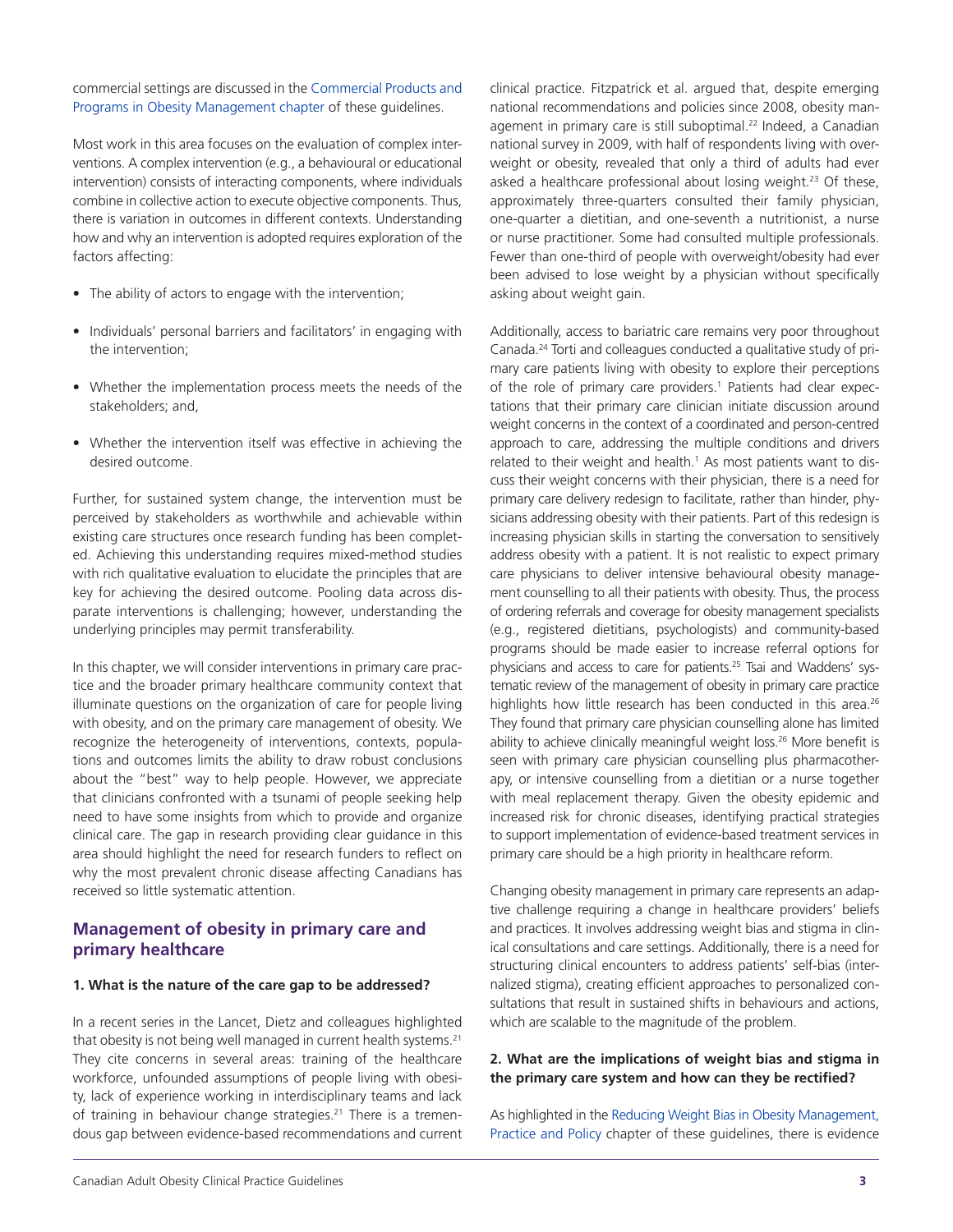indicating that both healthcare professionals and patients living with obesity endorse weight bias attitudes and beliefs about obesity. Studies also show that patients with obesity perceive biased treatment in healthcare, and this impacts how they access healthcare services for obesity and for their other health problems. Primary care professionals should be mindful that most patients with obesity will have experienced weight bias and stigma in healthcare settings and that this may affect patients' behaviours and responses to healthcare interventions. Healthcare professionals should avoid making assumptions or judgments about patients' health and behaviours based on their weight.

Kirk and colleagues conducted a qualitative study on obesity management where they highlight "blame as a devastating relation of power, tensions in obesity management and prevention and the prevailing medical management discourse."<sup>2</sup> They highlighted the clinical messages of "eat less and move more" promoted by health professionals, the health system and society as blaming and contributing to internalized stigma. This collision between the lived realities of the complex biological and social drivers for obesity and this simplistic, ineffective messaging leads to profound frustration for patients, in part because clinicians seemingly ignore all that they have done to manage their weight.<sup>2</sup> They also highlight health professionals' struggles with knowing how to help, and feelings of ineffectiveness when care focuses solely on body weight. The sensitivity of the topic also hinders providers' confidence in raising it with people.<sup>2</sup> Thille conducted a robust qualitative study using interactional stigma theory to analyze audio-recorded primary care dialogues about weight.27 In addition to stressing the importance of asking permission to discuss weight, she proposed several actions to mitigate anti-obesity stigma in primary care consultations:

- 1. Explicitly acknowledge multiple determinants of weight as is done with other biomeasures, disrupting the stigmatizing personal failure/success stereotypes attached to body composition;
- 2. Prior to talking about outcomes, assess healthy behaviour routines that affect health separately to identify the extent to which behavioural interventions may help improve overall health.
- 3. Redefine success as sustained healthy behaviour change (e.g., increased consumption of fruit and vegetables) regardless of body size or weight.<sup>27</sup>

The following is a list of a few practical weight bias reduction strategies that primary care providers can use in their practice:

- Assess your own weight bias [attitudes](https://implicit.harvard.edu/implicit/) and beliefs;<sup>28</sup>
- Consider the patient's previous weight bias experiences and assess for internalized weight bias;
- Recognize that having obesity is a product of many factors;
- Uncouple weight from health explore all causes of presenting problems, not just weight;
- Emphasize importance of behaviour goals rather than weight loss goals;
- Remove all materials from the waiting area that stereotype people with obesity;
- Have gowns, blood pressure cuffs and other diagnostic equipment designed to fit larger bodies; and
- Install grab bars in washrooms and provide seating that will accommodate/support larger body sizes and shapes.

#### **3. What are key considerations to identify root causes of obesity and reduce iatrogenic causes of weight gain from medical therapies and to support individuals' capacity to engage in care?**

As has been highlighted in the [Assessment](https://obesitycanada.ca/guidelines/assessment/) of People Living with [Obesity](https://obesitycanada.ca/guidelines/assessment/) chapter of these guidelines, the root causes of obesity are myriad. Of particular importance are psychological and mental health conditions, chronic pain, mechanical issues including sleep and metabolic conditions, and cultural, social and political context. Importantly, the increased use of medication to treat a variety of medical conditions has contributed to increasing rates of overweight and obesity that have been observed. It is therefore imperative for primary care physicians to also be familiar with the weight effects of commonly prescribed medications. We will review antipsychotic and contraceptive medications.

As part of a meta-analysis meant to provide evidence-based hierarchies of the comparative efficacy, side effects and risk of discontinuation of 15 different antipsychotic drugs, Leucht et al. included an evaluation of their weight effects.<sup>29</sup> Apart from haloperidol, ziprasidone and lurasidone, all others appeared to produce more weight gain than placebo, with olanzapine producing significantly more weight gain than the others. This is an important consideration that should be balanced with efficacy and necessity when prescribing these medications. These medications are largely responsible for the increasing prevalence of metabolic disorders in patients with concurrent mental health disorders.

There is some lower-quality evidence that metformin may be helpful to counteract antipsychotic-induced weight gain in adults.<sup>30</sup> More research into strategies to mitigate this medication-induced weight gain is needed.

Gallo and colleagues conducted a comprehensive systematic review evaluating the potential association between combination contraceptive use and changes in weight.<sup>31</sup> Of the 42 trials evaluated, only four included a placebo or no-intervention group. These studies, now dated, did not demonstrate evidence supporting an association between combination contraceptive use and weight change.31 This lack of association could be due to the limited number of contraceptives evaluated. Other weight change comparisons evaluating two combination contraceptives were done, of which seven showed a difference in mean weight change or the proportion of women losing or gaining a set amount of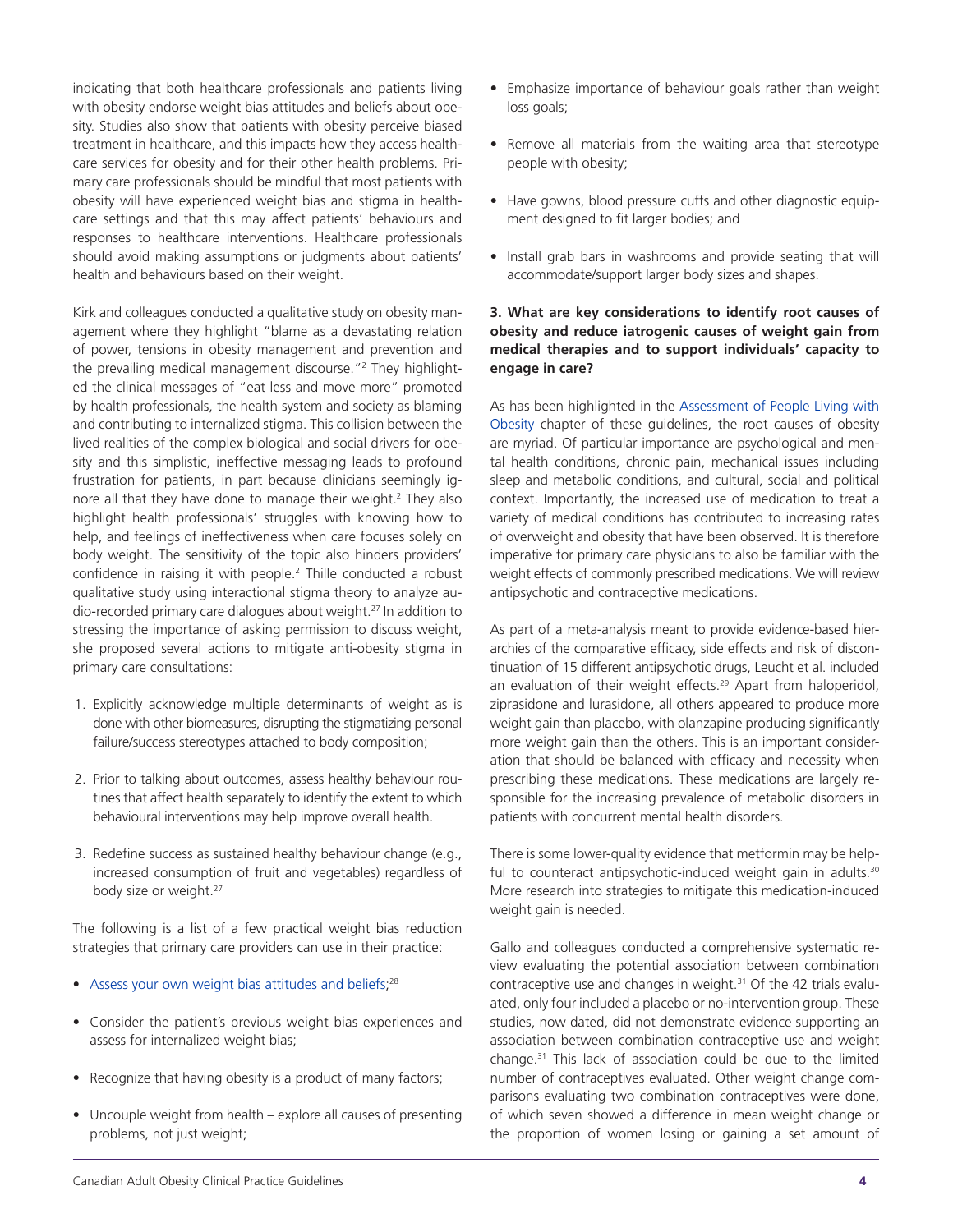weight. Most comparisons did not show substantial differences in weight change.<sup>31</sup> Over 25% of the trials had a high risk of bias, with the vast majority having an unclear risk of bias due to missing information on randomization or allocation concealment.<sup>31</sup> At this time there is insufficient evidence available to determine the effect of combination contraceptives on weight. However, Gaudet et al. found, in a Canadian survey of women filling an oral contraceptive prescription, that 68% received counselling from their physician on the possibility of weight gain with the pill.<sup>32</sup> Of these, 36% reported that their weight stayed the same. Well-conducted placebo-controlled randomized control trials are needed to properly evaluate the link between combination contraceptives and weight change.<sup>32</sup>

With regards to progestin-only contraceptive options, Lopez et al. evaluated the effect of their use on body weight.<sup>33</sup> Of the 15 studies examined, four demonstrated a difference in weight gain when a progestin-only contraceptive option was compared to no hormonal birth control. There was little evidence of weight gain using the progestin-only birth control pill. Injectable Depo-Provera showed a greater increase in body fat at six months compared to a group with no hormonal birth control, as well as a decrease in lean body mass. In another study, injectable Depo-Provera showed greater weight gain at one, two and three years compared to an IUD group.33 Concerns about weight gain can deter the initiation of contraceptive use, and weight gain is the most frequently reported reason for early discontinuation.

These are only a few of the medications implicated in producing weight gain. Wharton et al. provided a more comprehensive overview of medications that are available in Canada that have a higher propensity to cause weight gain, with estimates of their weight effect, and alternatives which instead promote more favourable weight-related outcomes.<sup>34</sup> Classes of medications in this review include antipsychotics, mood stabilizers, antidepressants, antihyperglycemics, antihypertensives and corticosteroids. The authors encourage physicians to discuss the weight-related side effects of various medication options with patients to help facilitate patient-centred therapeutic decisions (shared decision making), as well as manage weight-related expectations.<sup>34</sup> The authors recommend that, wherever possible, clinicians should endeavour to select those medications which are associated with a more favourable body weight response, or make medication changes in the event that patients experience weight-gaining side effects. Baseline weight should be measured prior to initiating pharmacologic treatment, and weight should be monitored at regular intervals. A weight gain of > 2.0 kg within four weeks, in the absence of behavioural changes, would warrant intervention. When weight-friendly medications are not an option, health behaviour interventions, with or without adjunctive therapy, could be considered to mitigate weight gain.<sup>34</sup>

## **Supporting individuals' ability to engage in care**

Health literacy is a crucial factor in people's ability to engage in self-care for obesity management. Weight reduction requires both an understanding of what is required to manage weight, as well as insight into the factors which prevent weight loss and those which promote weight regain. Faruqi and colleagues conducted a systematic review of primary healthcare-level interventions targeting health literacy and their effects on weight loss.<sup>3</sup> They identified 13 studies that evaluated interventions with a focus on nutrition and physical activity education, and psychological approaches to improve the knowledge and skills necessary for weight loss in adults. Due to a high degree of clinical heterogeneity between the studies, a meta-analysis was not conducted. Seven randomized controlled trials were identified, of which four were methodologically strong. While levels of health literacy were not specifically measured pre- and post-intervention, significant weight reductions were noted in 11 of the 13 studies. In two of the 11, the weight loss was not sustained at follow-up periods, and in a third study it was sustained in male but not in female participants. It was noted that eight of the 13 studies identified had retention rates > 80%. The authors concluded that there was evidence for the effectiveness of interventions that focused on improving knowledge and skills (i.e., health literacy) for weight loss.<sup>3</sup>

As a general principle, obesity management interventions should be culturally tailored to maximize support for individuals engaging in self-care. By this we mean that interventions that target a specific ethnic group should consider the diversity of psychological and social practices with regards to excess weight, food, physical activity and socio-economic circumstances, as they may differ across and within different ethnic groups.

Perez and colleagues conducted a systematic review of 22 treatment interventions that targeted U.S. Latino adults who were assessed as having overweight or obesity.<sup>10</sup> Significant results were found in 13 of the 22 studies identified. Research studies that appeared to be most successful in relation to culture were those which included key community members, such as *promotorias* (community health workers), and interventions that were set within the community and implemented culturally appropriate strategies (e.g., using translated materials and social support within the community).10 The interventions in this review that yielded large effect sizes were all conducted in distinct settings (healthcare, community centre, home, church). Most interventions were led by bicultural/bilingual professionals.10 While this review focused on Latino populations in the United States, there is extensive evidence in the social sciences on how culture matters, and critical perspectives on concepts such as cultural competency or cultural safety. A leader in this area is L. Kirmayer from the Cross-Cultural Psychiatry Institute at McGill. He reviews key concepts in this area in his article "Rethinking Cultural Competence."35 Foundationally, there is a need to adopt "cultural humility." This implies an openness to understanding the individual within their community, with respect and reflection on how healthcare interventions are situated in a specific socio-economic and cultural context. Conversations have to be broader than tailoring interventions in a cosmetic way without understanding the socio-cultural hierarchies in which interventions and healthcare delivery are designed.<sup>35</sup> We must seek to understand how different groups perceive problems, be it in terms of body size, illnesses, meaning of health or meanings of social determinants of health. There has also been extensive work done in the area of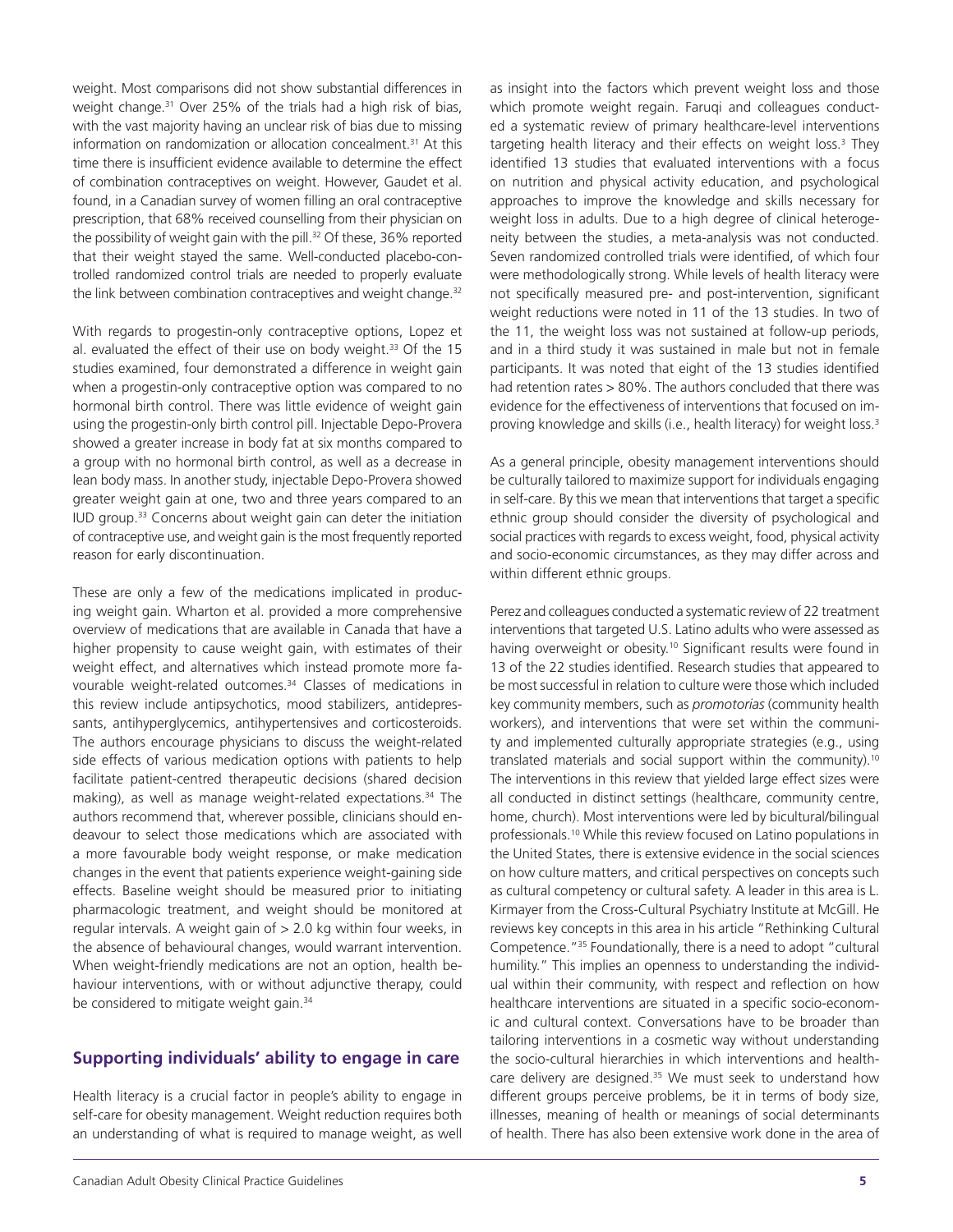culture and body size with key points reflecting on the Western ideals of slimness. It is important that we focus on health and not on body size.<sup>36</sup>

#### **4. What is the effectiveness of primary healthcare interventions that include personalized obesity management strategies?**

Primary care providers identify many challenges with supporting patients in managing their obesity. Asselin and colleagues conducted a robust qualitative study as part of the 5As Team program that sought to understand providers' challenges with supporting people with obesity. $4-6$  In the primary care context, obesity is embedded in many different clinical presentations. Providers frequently avoided bringing up weight because they perceived it as a sensitive topic; they brought it up obliquely when discussing other medical issues. There was a lack of confidence in addressing the issue, and concern that it could take too much time.<sup>4</sup> They found that care was hindered when different providers provided conflicting messaging and recommendations to patients. This could be negotiated in clinical environments with strong interdisciplinary team structures with effective communication, relationships and understanding of roles.<sup>5</sup> The 5As Team intervention did result in providers increasing their comfort with initiating conversations, adopting a chronic disease approach, increasing the use of people-first language and, in many clinics, increasing the interdisciplinary providers' teamwork in supporting patients.<sup>6</sup> Patients wanted their providers to initiate conversations and to provide holistic patient-centred approaches that addressed their personal context and comorbidities.<sup>1</sup> There is a care gap in providers' ability to address these patient needs. Yet, interventions which focus on this approach have been effective.

In a systematic review of effective obesity management practice interventions and of behavioural interventions, Kirk and colleagues highlight the importance of multi-component interventions that incorporate physical activity, nutrition and behavioural strategies.<sup>7</sup> Based upon several systematic reviews, they concluded that multi-component interventions lead to greater weight loss, whereas single-component interventions are more effective in improving the targeted behaviour, for example, nutrition or physical activity.<sup>7</sup> The clinical heterogeneity in studies does not permit meta-analysis.

Subsequently, Eaton and colleagues highlighted the relevance of delivering these interventions in primary care in their high-quality multi-centre randomized control trial. This trial evaluated the effectiveness of a home-based weight loss and physical activity intervention ("Choose to Lose") for sedentary adults with obesity in Rhode Island.<sup>8</sup> Family physicians identified patients who were motivated to lose weight and increase physical activity, and referred them to the intervention. The family physicians were trained to provide an environment supportive of weight loss and increasing physical activity, and to incorporate brief support and teaching in their visits. They were updated regarding progress during the study, and supported management of related comorbidities.<sup>8</sup>

The patients received a 12-month home-based intervention program with a 12-month maintenance phase. Participants were provided with a structured meal plan by a behaviour counsellor that included a prescribed calorie deficit, as well as a plan to increase physical activity. They were asked to track their progress on self-monitoring forms provided. The standard arm intervention received three face-to-face meetings, and the enhanced intervention arm also included regular phone calls, mail-outs and feedback.<sup>8</sup>

Weight loss occurred in both groups; however, almost half of the enhanced intervention group achieved clinically meaningful weight loss of at least 5% baseline body weight at 12 months (47.8% vs. 11.6%; p < 0.001). At 24 months, 33.3% of the enhanced intervention and 24.6% of the standard intervention had > 5% weight loss, with differences between the groups no longer significant. There was an increase in self-reported physical activity with the enhanced group reporting 126.1 minutes of moderate-to-vigorous exercise weekly, compared to 73.7 minutes in the standard group ( $p = 0.04$ ). While there was a reduction to 101.3 minutes in the enhanced group at the 24-month mark, it was still more than the control arm at 75 minutes ( $p = 0.04$ ).<sup>8</sup>

Interviews with the participants post-intervention highlighted that the monthly telephone calls and personalized goal setting were most helpful. Key conclusions were:

- 1. The primary care physician plays a critical role in identifying patients who could benefit from and who are ready for obesity support/intervention, and in referring to programs;
- 2. Home-based individually tailored interventions with minimal face-to-face contact are effective in achieving clinically meaningful weight loss; and
- 3. People value individualized supports.

Interventions can be delivered in settings other than clinics.<sup>8</sup> Rejeski and colleagues conducted a randomized controlled trial at a YMCA community facility where they compared three interventions, weight loss, weight loss and resistance training, and weight loss and aerobic training.<sup>12</sup> Participants were older adults (60–75 years of age) who engaged in less than 60 minutes of moderate-to-intense exercise each week, had a body mass index (BMI) between 28 and 42, and had documentation of cardiovascular disease or a diagnosis of metabolic syndrome. All groups lost weight from baseline: average baseline adjusted change of −6.1% (95% confidence interval [CI]: −7.5% to −4.7%).12

One constructive strategy in the primary care setting that can be used to promote people's ability to actively engage in their care is to realize the value in working with people to make small changes in health behaviours over time. The Small Changes approach to obesity management is an individualized intervention that encourages participants to make small, self-selected goals based on their current health behaviour patterns.<sup>11</sup> Small Changes hypothesizes that an energy deficit of 200–300 kcal per day may be sufficient to produce weight reduction and longer-term weight loss maintenance. This treatment approach is believed to reduce the sense of deprivation as well as increase self-efficacy and empowerment, all of which may positively impact adherence and long-term success.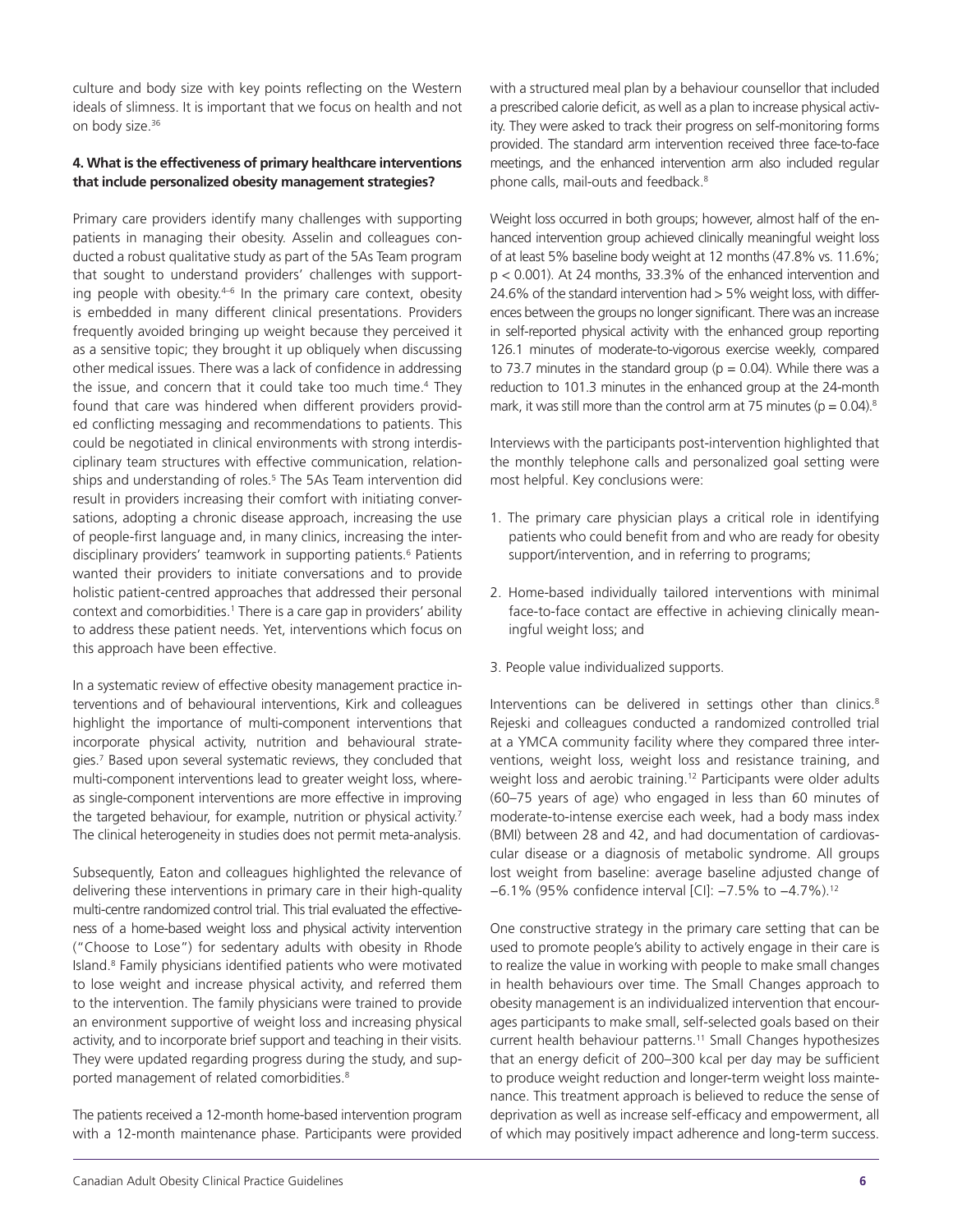The Aspiring to Lifelong Health in VA (ASPIRE-VA) trial conducted by Lutes and colleagues is the only randomized control trial in primary care which evaluated the effectiveness of the Small Changes approach.<sup>11</sup> This was compared among U.S. veterans to the Veteran Health Administration's (VHA) usual MOVE! program for weight loss. Veterans with overweight and obesity were recruited from two VHA medical centres and randomized to either the Small Changes group (ASPIRE-Group), the Small Changes phone group (ASPIRE-Phone) or the usual care group (MOVE!). Participants had an average BMI of 36.5, were predominantly male and reported a high prevalence of physical and mental health comorbidities. Health coaches were non-clinicians who had at least a bachelor's degree but no psychology, behaviour change or coaching experience. They attended a three-day training workshop and received ongoing education and supervision.<sup>11</sup>

Participants in both Small Changes arms met with health coaches weekly for the first three months, biweekly in months four to nine, and then monthly for months 10 to 12. Usual care (MOVE!) participants met weekly for 12 weeks, with options for continued follow-up care thereafter. The primary outcome was weight change from baseline at 12 months, and secondary outcomes included physiological, behavioural and psychosocial outcomes as well as levels of participation and adherence.<sup>11</sup>

Participants in all three arms of the trial lost significant weight at 12 months ( $p < 0.01$ ). Those in the ASPIRE-Group arm lost significantly more weight at 12 months than those in the other two treatment arms. (ASPIRE-Group -2.8 kg, 95% CI -3.8 to -1.9; ASPIRE-Phone -1.4 kg, 95% CI -2.4 to -0.5; MOVE! -1.4 kg, 95% CI -2.3 to -0.4). The percentages of people who lost at least 5% of their baseline body weight at 12 months were 23.8% in the AS-PIRE-Group, 21.7% in the ASPIRE-Phone group and 20.2% in the MOVE! group ( $p = 0.79$ ). Both ASPIRE programs resulted in more than twice the level of engagement compared to the MOVE! program. The authors concluded that this type of a personalized goal-setting approach can effectively promote weight loss, and that when delivered in a group setting was the most effective at producing clinically meaningful weight loss at 12 months.<sup>11</sup>

#### **5. What are strategies to create primary care interventions that include personalized obesity management plans for patients that address the patient's individual life context and root causes and support action planning?**

The 5As of Obesity Management™ (Ask, Assess, Advise, Agree, Assist) are a suite of resources and evidence-based tools for use in primary care. These tools were developed to summarize the evidence on obesity management in consultation with patients, healthcare providers and obesity experts through the Canadian Obesity Network (now Obesity Canada), supported by the Canadian Institutes of Health Research and the Public Health Agency of Canada.<sup>37</sup>

Rueda-Clausen and colleagues in a non-randomized pre-post design study showed that implementing the 5As of Obesity Management resulted in a twofold increase in the initiation of obesity management (19% vs. 39%,  $p = 0.03$ ), and caused a statistically significant increase in the perceived follow-up/coordination efforts (self-reported Patient Assessment of Chronic Illness Care components, 45 ± 22 vs. 67  $\pm$  12 points, p = 0.002), as well as two components of the 5As framework: Assess (50  $\pm$  29 vs. 66  $\pm$  15 points, p = 0.03) and Assist (54  $\pm$  26 vs. 72  $\pm$  13 points, p = 0.01).<sup>38</sup>

One barrier is provider confidence in adopting new approaches to obesity care. The 5As Team study co-created an intervention with interdisciplinary primary care providers to increase the obesity care in a primary care setting. Qualitative analysis from the 5As Team program showed important shifts addressing provider-identified gaps in their practice, and increased their confidence in conducting obesity assessments and interdisciplinary work.<sup>5</sup>

There has been interest in unpacking the primary care clinical consultation for people living with obesity. One key element is to support the provider-patient dialogue in a way that both addresses patients' specific root causes of obesity and barriers to obesity management, and helps to increase patient self-efficacy in managing their overall health.<sup>39</sup> In an in-depth qualitative study 20 patients were enrolled, and provider-patient encounters were videotaped. Both patients and providers were also interviewed separately, and the impacts of the encounter were examined through patient journals and follow-up patient interviews twice over approximately two months. Eight key processes were identified which foster compassionate care relationships and sensible care plans that ultimately support patients in making manageable changes to improve their overall health. These processes include:

- 1. Compassionate and real listening;
- 2. Making sense of the story;
- 3. Recognizing strengths;
- 4. Shifting beliefs about obesity;
- 5. Focusing on whole person health;
- 6. Action planning;
- 7. Fostering reflection; and
- 8. Experimenting.<sup>39</sup>

This collaborative deliberation approach resulted in patients experiencing increased hope, self-efficacy, self-compassion, self-acceptance and sustainable change to improve health. Patients also reported perceived improvements in dimensions of physical health including sleep, increased strength, energy and stamina, and decreased pain and fatigue.<sup>39</sup>

Within the theoretical structure of collaborative deliberation, motivational interviewing is an approach that makes use of higher autonomous motivation, self-efficacy and flexible eating restraints, and contributes to better maintenance of nutrition and exercise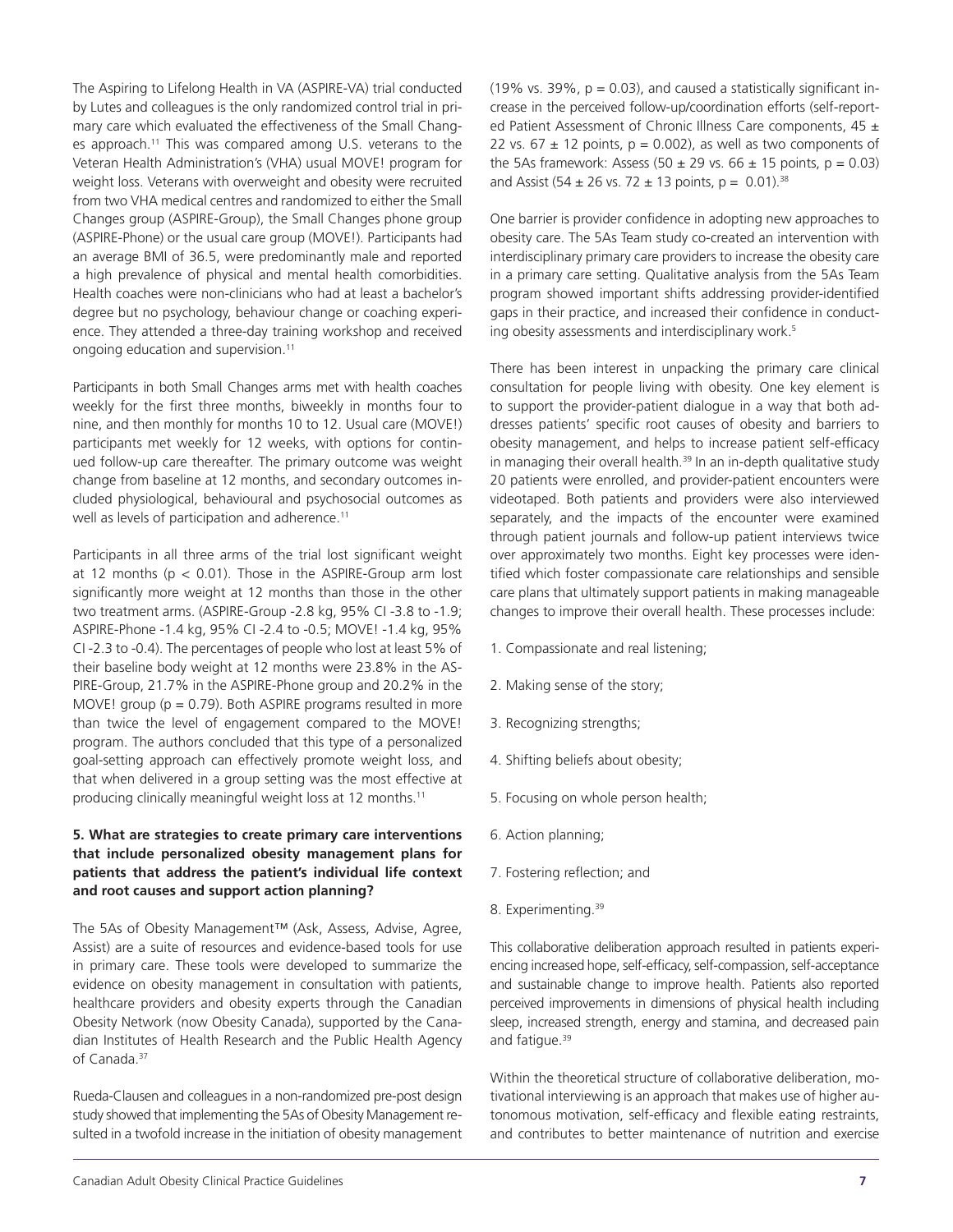outcomes in the long term. Based on enhancing intrinsic motivational patterns, motivational interviewing is identified as an effective method to contribute to long-term maintenance of behavioural changes and, in particular, long-term maintenance of weight loss and regular physical activity. Moreover, it is a strategy that can be used to personalize an intervention to specific targets for each individual, in contrast to dictating a strict, pre-determined regimen.

DeVos et al. evaluated the long-term effectiveness of a tailor-made weight loss intervention, which entailed nutrition and exercise changes, using the motivational interviewing approach, on the health and behaviour of women living with overweight and obesity.<sup>9</sup> This study was part of a randomized controlled trial on the prevention of knee osteoarthritis called the PROOF (Prevention of knee Osteoarthritis in Overweight Females) study. Females between the ages of 50–60 with a BMI over 27 and who were free of osteoarthritis according to the American Rheumatology Association, were randomized to either the intervention group or the control group. Those in the intervention group met with a dietitian who used motivational interviewing to set individually tailored behaviour-specific goals with follow-up over 2.5 years. Participants were also invited to participate in 20 exercise sessions with a physiotherapist. Those in the control group did not receive any intervention and were instead invited to undertake any health-promoting activity on their own. Patient outcomes included weight change from baseline, categorical weight loss, changes in physical activity, nutritional habits, quality of life and body fat percentage, and were followed over a 6.6-year period after randomization. Average weight loss in the intervention group at six and 12 months was significantly greater than the control group, but differences in weight change were small and not significant after 24 months.<sup>9</sup> At 6.6 years, 19% of the intervention group lost 5 kg or 5% of their baseline body weight compared with 22% in the control group. At 6.6 years 60.7% of all participants agreed to follow-up, with no significant differences in attrition between the two randomized groups. This cohort was healthier, had higher socioeconomic status and were more adherent to the nutrition and exercise intervention. In the overall cohort with available follow-up data, 51% of women had a body weight below their baseline body weight, and 19% were 5 kg or 5% below their baseline body weight with follow-up data. At 6.6 years there was no significant difference between the groups in terms of weight. There was a long-lasting, very modest intervention effect on change in physical activity with significant differences in favour of the intervention at all time points except 12 months (Cohen's effect size  $d = 0.16$  to 0.19 between six and 80 months).<sup>9</sup> Because this intervention was especially aimed at long-term maintenance of health behaviour changes, it provides support that a tailor-made obesity intervention using motivational interviewing may induce health behaviour changes that endure over a long period of time.

#### **6. What role do mindfulness and acceptance and commitment therapy have as adjuncts to multi-component behavioural therapy in primary care interventions?**

There has been emerging interest in acceptance and commitment therapy (ACT) and mindfulness in obesity management as highlighted in the Effective [Psychological](https://obesitycanada.ca/guidelines/behavioural/) and Behavioural Interventions in Obesity [Management](https://obesitycanada.ca/guidelines/behavioural/) chapter. Mindfulness interventions focus on cultivating an awareness of the moment with curiosity and acceptance of thoughts, reactions and external events. This is similar to the non-judgmental acceptance of thoughts and feelings (ACT), with a focus on value-driven behaviours.<sup>40</sup>

A systematic review by Rogers et al. assessed the efficacy of interventions in which mindfulness-based therapy was the focus. Studies were included if they involved multiple sessions, and if included participants were 18 years of age or older and had a BMI of at least 25 kg/m<sup>2</sup>. With this inclusion criteria, the authors found three types of mindfulness implementation: multi-faceted mindfulness, acceptance and commitment therapy and mindful meditation. These interventions varied in intensity, ranging from four to 40 sessions, and from 20 minutes to a full-day workshop.<sup>9</sup>

Questionably, both observational and randomized control trials studies were included in this systematic review. The authors justified this decision as a method to compare effect sizes between non-experimental and randomized control trial designs. There was also significant clinical heterogeneity between the studies. Considering just the specific outcomes of the seven randomized control trials, there was an average weight loss of 3.5 kg ( $n = 4$ , 0.1 - 10.1 kg). Effect sizes for anxiety and eating behaviours were medium, and for eating attitudes and BMI effect sizes were small. No significant effect sizes were observed for quality of life and metacognition. The within-group heterogeneity was low for all factors aside from eating behaviours, which was considered high.<sup>9</sup>

The only studies that included follow-ups were those for acceptance and commitment therapy. It was found that, post-intervention, most of the participants maintained their weight loss over four and six months. Included in these findings was a study by Forman et al., who found 64% of participants were able to maintain a 10% reduction in weight six months after post-treatment.<sup>41</sup> These results were compared to a standard behavioural treatment based on the DPP where only 46% of those participants were able to maintain a 10% reduction in weight. The success of this program may be contributed by the intensive design in which 30 75-minute group sessions were delivered.<sup>41</sup> However, Rogers found that more than 12 hours of treatment total did not result in higher effect sizes on individual outcomes compared to interventions lasting less than 12 hours of treatment total.<sup>40</sup>

Palmeira and colleagues conducted a small randomized control trial to test the efficacy of a combined mindfulness and acceptance and commitment compression intervention to reduce weight self-stigma, unhealthy eating patterns and increased quality of life in women with overweight and obesity treated in primary care practice.42 They described the intervention well. There was a significant increase in health-related quality of life and physical exercise, with a decrease in weight self-stigma, unhealthy eating behaviours, BMI, self-criticism and weight-related experiential avoidance on validated measures. There was not a significant difference in self-compassion or mindfulness.<sup>42</sup> Future research should consider whether these changes would be sustained, as this was a short intervention study.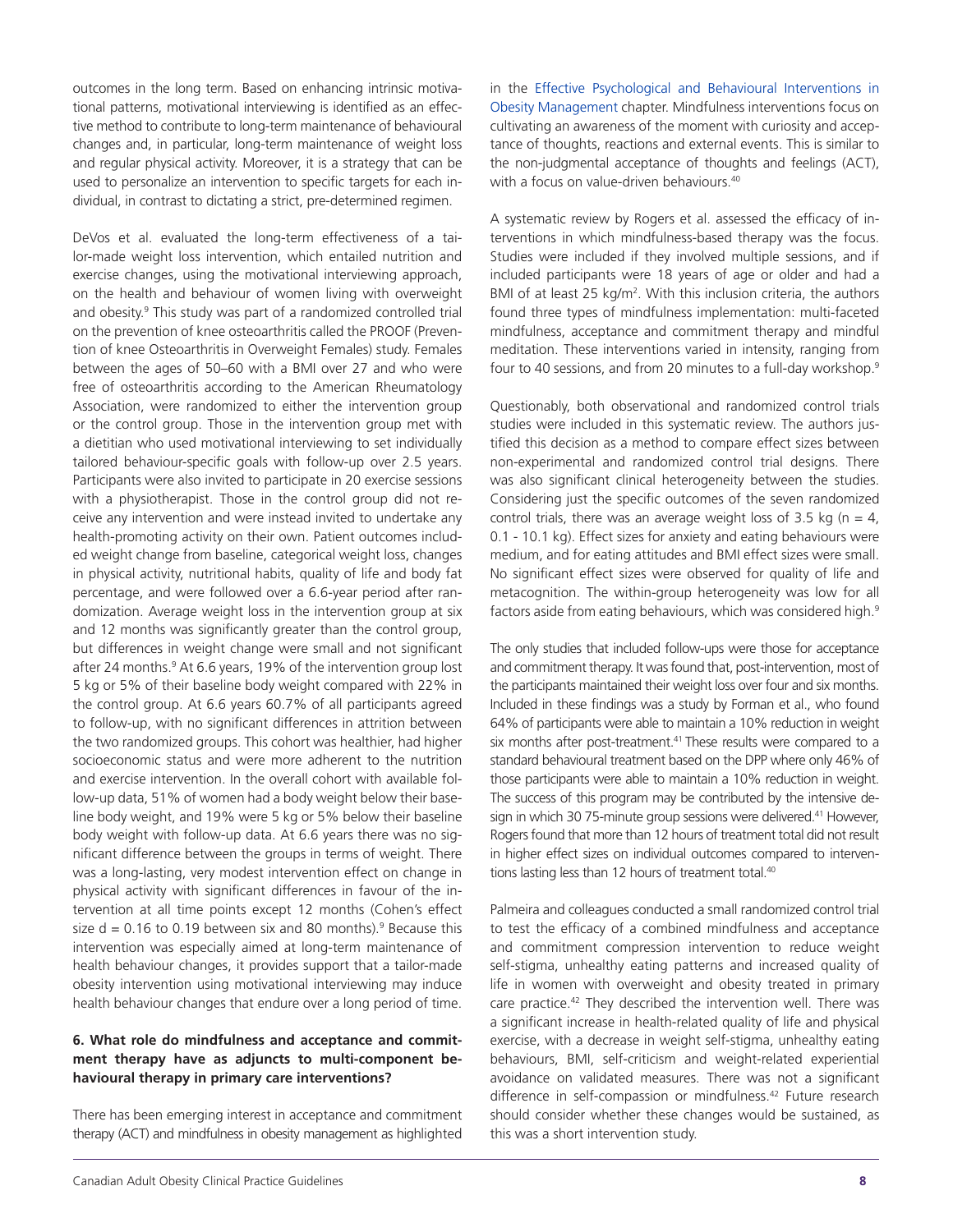#### **7. What do we know about the effectiveness of multi-component behavioural interventions alone or in combination with health behaviour changes and pharmacological interventions in primary care settings?**

Peirson and colleagues conducted a systematic review meta-analysis of the effectiveness of multi-component behavioural (which they define as diet, exercise, lifestyle) and pharmacologic interventions generalizable to the Canadian primary care setting.<sup>13</sup> They expanded upon the previous review for the United States Preventive Services Task Force (USPSTF) done by Leblanc and colleagues.43 They identified 68 studies, of which 66 were randomized control trials, looking at the effectiveness of interventions for treating overweight and obesity in adults (BMI > 25). In this review the medications included were orlistat and metformin.13 They concluded that, for intervention participants, the relative risk for loss of greater than 5% body weight was 1.77 (95% CI 1.58 to 1.99; NNT: 5, 95% CI 4 to 7). Intervention participants with pre-diabetes had a lower incidence of type 2 diabetes (RR 0.62 95% CI 0.50-0.77; NNT: 17, 95% CI 13 to 29). There was no difference between behavioural and pharmacologic interventions for any weight outcome for orlistat and metformin. Newer agents were not included in this 2014 review.13

In 2014 Booth and colleagues conducted a systematic review and meta-analysis of multi-component behavioural intervention delivered in primary care setting on participants weight loss.<sup>44</sup> This review focused on 15 randomized control trials looking at behaviour change techniques delivered in primary care, some of which were also included in the Peirson review. In this review, there was a high level of heterogeneity or participants, interventions, behavioural components and delivery model, as well as poor reporting of methodology and results.44

Lv and colleagues addressed the question as to whether multi-component behavioural interventions were effective for weight loss for people with BMI  $> 35$  kg/m3.<sup>45</sup> This systematic review identified 12 studies that tested a dietary and/or physical activity intervention with a behavioural modification component versus a comparator, had a > 6 month follow-up period and had a weight-related primary outcome. There was significant clinical and statistical heterogeneity, so appropriately no meta-analysis was performed. There were some interventions which resulted in a comparatively greater proportion of participants achieving clinically significant weight loss. These tended to be more intensive and with more than oneyear duration; several interventions achieved a high percent of weight loss by offering inpatient stays or stays in rehabilitation centre, which are not pragmatic or sustainable for primary care.<sup>45</sup>

In an evaluation of longer studies with at least 12 months of follow-up, Hartmann-Boyce and colleagues conducted a systematic review of the effectiveness of multi-component obesity management programs containing dietary, physical activity and behaviour change interventions.14 The types of contact, frequency and content were heterogeneous; interestingly, similar components were seen between the behavioural interventions, most of which were effective. They used meta-regression to evaluate the characteristics

of the programs that affect mean weight loss. Of the 37 included studies, 14 were assessed as low risk of bias. Few studies in this analysis assessed the effectiveness in everyday contexts; the pooled results of the five interventions delivered by primary care teams did not show an effect on weight.<sup>14</sup> Unfortunately, the data overall are too imprecise to determine the elements of interventions which increase efficacy, including frequency and type of contact.

More recently, LeBlanc and colleagues completed a revised systematic review for the USPSTF looking at multi-component behavioural and pharmacotherapy obesity interventions to prevent obesity-related morbidity and mortality in adults.46 Following their 2011 original,<sup>43</sup> LeBlanc highlighted there was variability in the nature of the interventions but still noted behaviour-based obesity interventions with or without pharmacology resulted in more weight loss than usual conditions. They provide an excellent summary of the studies of interventions for weight loss, excluding studies of populations selected on the presence of a chronic disease where weight loss or weight management is indicated for chronic disease management.46

Kanaya et al. conducted a randomized control trials of 415 patients  $\geq$  21 years of age with obesity and more than one cardiovascular risk factors (hypertension, diabetes or hypercholesterolemia).<sup>15</sup> There were three arms in the study: a behavioural weight loss intervention with support provided by weight loss coaches mainly through in-person individual and group sessions (in-person group,  $n = 138$ ), a behavioural weight loss intervention with support provided by telephone (remote group,  $n = 139$ ), and self-directed weight loss ( $n = 138$ ). Both behavioural interventions included regular patient contact by email, access to a study-specific website and involvement of primary care providers in monitoring patient progress (weight loss) and providing encouragement (not specified). At two years, both behavioural interventions showed greater weight loss than a self-directed approach; however, the two behavioural interventions did not differ. They concluded that behavioural interventions delivered in-person or remotely were better than a self-directed approach for weight loss at two years in patients with obesity.<sup>15</sup>

### **8. What are effective formats for primary healthcare and primary care programs for obesity management?**

While there is insufficient evidence to conclude the optimal formats for programming, a great deal of good work has been done that can inform current efforts to design such programming. In this section, we will consider different elements we can learn from existing high-quality work that program developers may find helpful.

#### **I. Structure of the intervention**

One of the strongest interventions in primary care aimed at diabetes prevention is the seminal DPP study.16 The DPP study randomized 3234 patients at increased risk for developing diabetes to an intensive nutrition and exercise behavioural intervention versus pharmaceutical therapies or placebo, demonstrating significant reduction in diabetes incidence and weight.16 Building upon this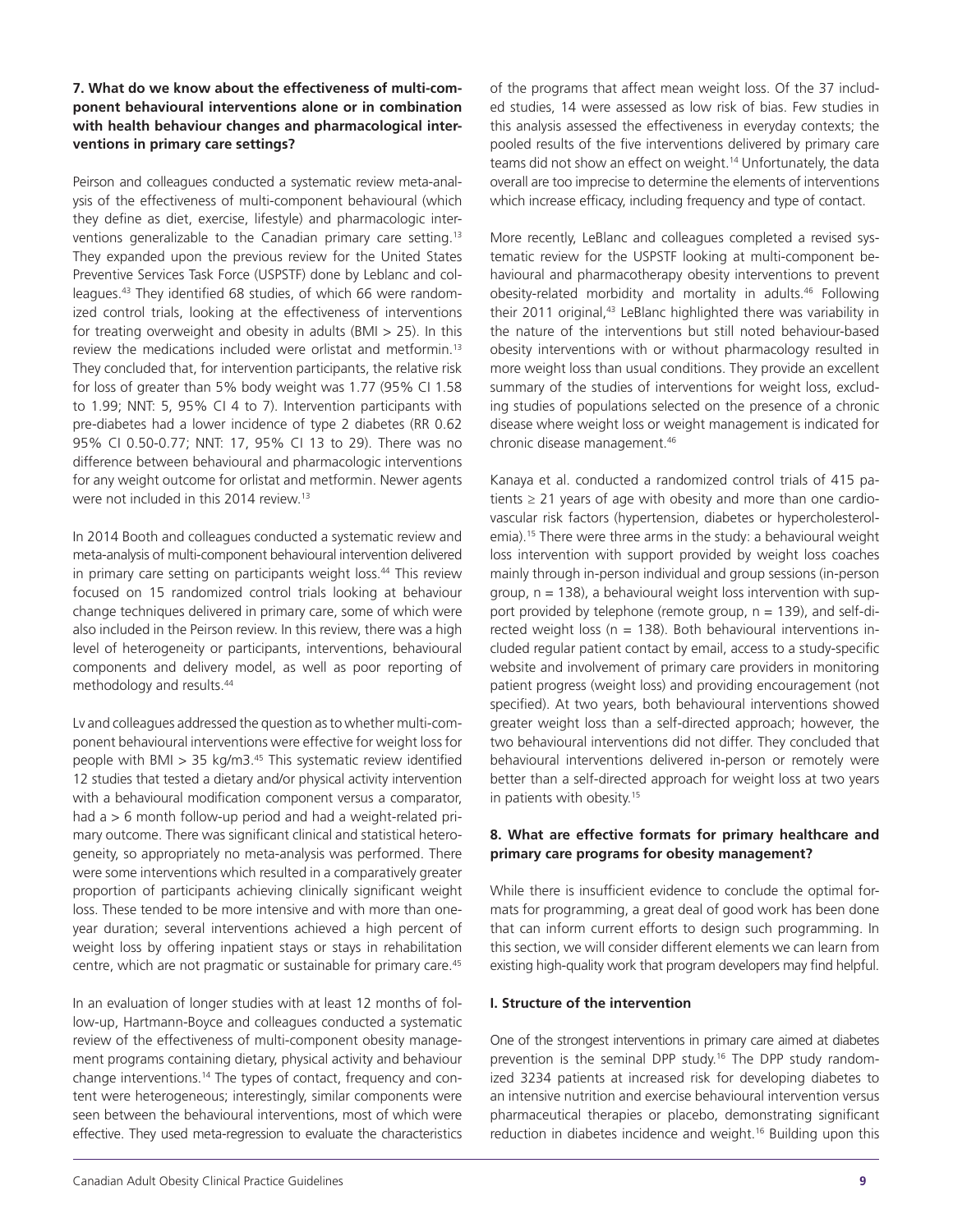work, Ma and colleagues conducted a randomized control trial to evaluate an adapted version of the DPP behavioural intervention for those with overweight and obesity.<sup>17</sup> Patients were recruited from a primary care clinic in Silicon Valley and were included if they were at least 18 years of age, had a BMI of at least 25 and showed signs of either pre-diabetes or metabolic syndrome. Participants were randomized to a coach-led intervention or a self-directed DVD program, or were assigned to usual care. Those within each of the intervention groups completed a three-month intervention phase, and a 12-month maintenance phase. The intervention phase included 12 weekly sessions, delivered either by a coach or through DVDs, as well as an initial session on goal setting and self-monitoring. Maintenance included standardized motivational messages; however, those in the coach-led group received personalized messages on a monthly basis for feedback.<sup>17</sup> Both interventions led to clinically significant reductions in body weight, improvements in waist circumference and improvements in fasting blood glucose compared to usual care over a 15-month period. At month 15, BMI was: Coach-led: (-2.2 kg +or- 0.3) vs. usual care (0.9 +or- 0.3),  $p < 0.001$ . The self-directed intervention achieved: (-1.6 kg +or- 0.3) vs. usual care  $p = 0.02$ .<sup>17</sup> Clinically significant 7% weight loss was achieved by 37% of participants in the coach-led group and 35.9% in the self-directed group. This was significantly higher compared to usual treatment at 14.4%. One limitation to this study is that the participants were from a high-income demographic. Future studies should consider this intervention with those of different socioeconomic status.17

Borek et al. conducted a systematic review meta-analysis of group-based nutrition and physical activity obesity intervention randomized control trials focused on evaluations suitable for the general population.<sup>18</sup> Of the 47 studies included, 38% were assessed as low risk of bias. They highlighted additional challenges in good-quality reporting of interventions.18 They noted that trials most commonly reported the duration of the intervention, and the frequency and number of group sessions. However, there was a paucity of reporting on the training of group facilitators, continuity of facilitators' assignment to group, continuity of group membership and details of how participants were allocated to groups. There was variability in the number of sessions and their duration, as well as the content of the interventions. They did not find that the setting of interventions was significantly associated with intervention effectiveness, nor were they able to determine whether contact time was significantly associated with intervention effectiveness.<sup>18</sup>

The review highlighted two studies of high quality, low risk of bias and considerable potential.

1. The Nutrition and Exercise in Women (NEW) study, by Foster-Schubert and colleagues, compared the impact of dietary weight loss, moderate-to-vigorous intensity aerobic exercise, both nutrition and exercise interventions combined and treatment as usual.47 Percentage weight loss was measured through Dual-energy X-ray absorptiometry scan. Final analysis included 439 adult women, and at 12 months the nutrition and exercise combined intervention resulted in an average weight loss of

-10.8% of total fat, which was significantly higher than control. Nutrition changes only resulted in an average weight loss of -8.5%, whereas exercise resulted in an average weight loss of -2.4%.47 This suggests that group-based interventions including both nutrition and exercise result in clinically meaningful weight loss.

2. The Woman on the Move Through Activity and Nutrition (WOMAN) study by Kuller and colleagues compared a health education group with a behaviour change group which included both dietary and physical activity goals.<sup>48</sup> They found that between six and 30 months, participants lost the greatest amount of weight. However this was not maintained at the end of the 48-month trial; average weight loss was 3.4 kg.<sup>48</sup>

#### **II. Is there any evidence on the optimal mix of providers delivering the intervention?**

While the evidence suggests the interdisciplinary team may be important, there is insufficient data to understand the optimal structures of these teams. Across all the systematic reviews, there were highly variable types of patient contact, including web-based, telephone, individual and group sessions. This heterogeneity resulted in data too imprecise to draw conclusions about the format of effective programs.

Flodgren and colleagues' Cochrane systematic review and meta-analysis reported on one study with 270 adults that focused on organizational interventions, evaluating if adults may lose more weight if cared for by a dietitian or physician-dietitian team (low certainty evidence).20 As was highlighted above in the Ma trial, a coach-led intervention supported by a dietitian and a fitness instructor was effective.<sup>17</sup>

Holtrop and colleagues further explored the role of care managers in primary care to help patients coordinate their care and self-manage diabetes and obesity.<sup>49</sup> They conducted a cluster randomized trial in 10 primary care clinics in Michigan. The care management intervention focused on training existing staff and new care managers. It also involved the addition of care management software and modifications to the existing electronic medical record. A new care manager was appointed. The intervention also included training on behaviour change strategies, behavioural health, assessments, a community resource guide and ongoing practice sessions for continuous practice improvement. Data were collected on a broad range of chronic disease metrics. In the patients without diabetes, they found 26% of the intervention patients lost more than 5% of their weight in a year (95% CI 2% to 28%) compared to 10% of the comparison patients. This was not found in the patients with diabetes.<sup>49</sup>

A systematic review by Mitchell and colleagues evaluated whether individual consultations by dietitians in primary health settings were effective with respect to anthropometry, clinical indicators and dietary intake.<sup>50</sup> Twenty-six randomized control trials were included in the final analysis, many of which were conducted within outpatient primary care clinics. Duration of intervention ranged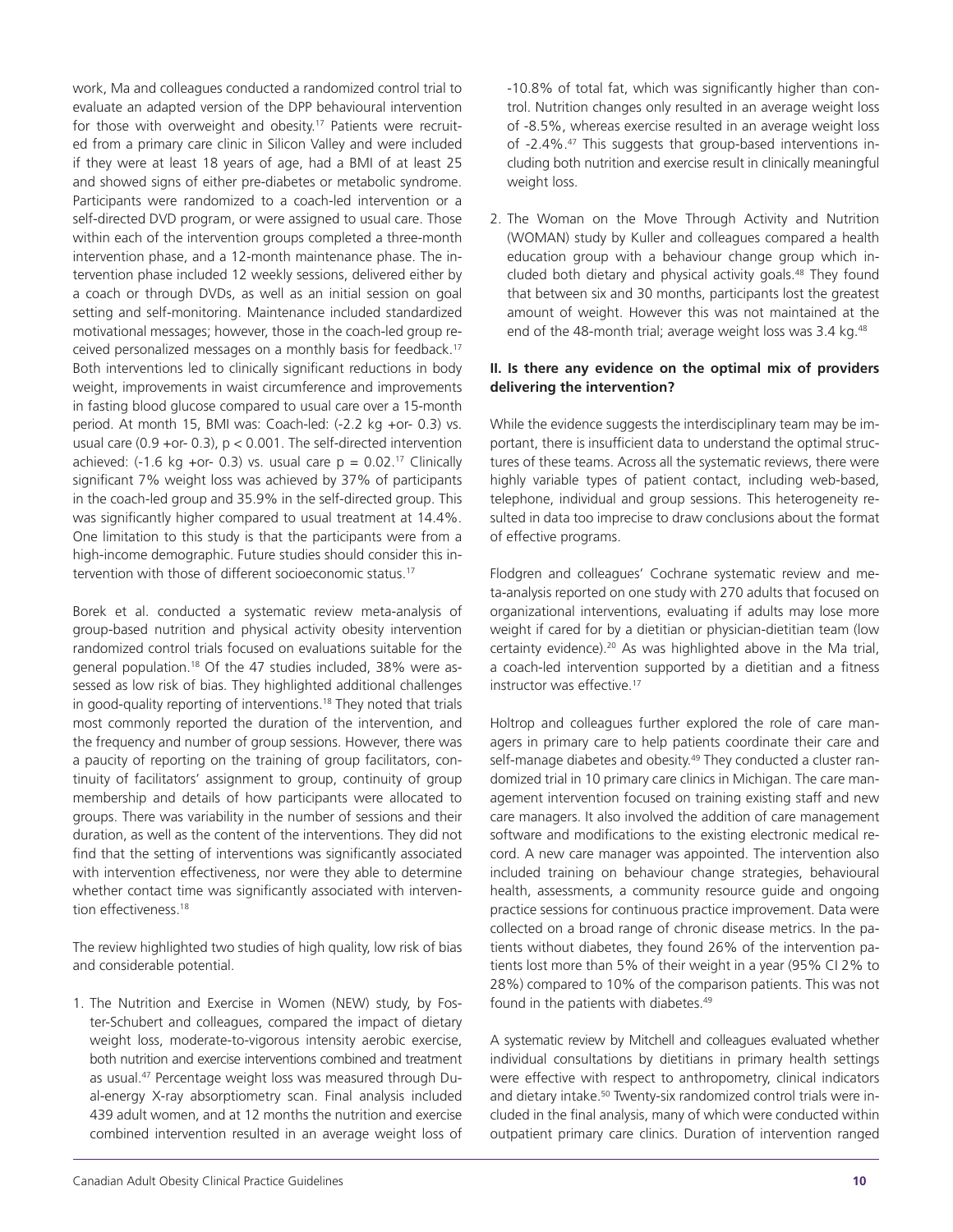from three months to 12 months. Eighteen of the 25 studies yielded a positive effect size in anthropometric, clinical and/or dietary intake indicators, depending on the study's focus. Interventions that focused on weight reduction or limiting gestational weight demonstrated effectiveness. When designing a nutrition-based intervention, the authors suggest that dietitians should aid clients in changing dietary behaviour.<sup>50</sup> A limitation of this systematic review is that it did not include studies with low risk of bias; 14 had high risk of bias and 12 had unclear or inadequate reporting and could not be classified.

Molenaar and colleagues conducted a well-done randomized control trial in primary care practice comparing two interventions (N = 67 each) to no intervention (N = 37).<sup>51</sup> A one-on-one nutritional counselling intervention was delivered by a dietitian over seven sessions (40 minutes, followed by 20 minutes in duration) over six months, with a follow-up at 12 months. This intervention was compared to a nutritional and exercise counselling intervention where, in addition to the nutritional intervention, participants received six individual counselling sessions with a physiotherapist over six months, and a follow-up at 12 months. The nutritional intervention focused on the significant health benefits of 5%– 10% weight loss with emphasis on small, realistic changes and realistic expectations. Individualized attainable goals for health, nutrition and effective caloric intake reduction were personalized to dietary history and routines, with goal setting and monitoring. For the exercise intervention, baseline status was assessed, and individualized attainable goals were crafted with participants. Adherence was very good for the six-month intensive period at 82% with attrition due to medical reasons, logistical problems, personal reasons and unmet needs of the counselling sessions. Both the nutritional and nutritional plus exercise groups lost more weight than the control at six months: -2.7 (-4.2 to -1.1) kg and -3.5 (-5.1 to -1.8) kg, respectively. At 12 months, the nutrition counselling group had achieved -1.3 (-4.0 to -1.4) kg and the nutrition plus exercise group had achieved -2.4 (-5.2 to 0.5) kg.<sup>51</sup>

In many primary care clinical contexts in Canada access to dietitians can be limited. In a well-done small randomized control trial, Davis and colleagues leveraged a team approach in creating guidance and assessed whether a tailored weight management program addressing the needs of low-income African American women with overweight or obesity would produce greater weight reduction than standard medical care alone.<sup>52</sup> The tailored intervention consisted of six 15-minute, monthly active visits with their primary care physicians versus regular care. Physicians received seven hours of training on motivational interviewing, behaviour strategies for weight loss, appropriate dietary recommendations, food label reading and strategies related to healthy food preparation. Each participant underwent a comprehensive baseline assessment that evaluated a variety of health behaviours related to nutrition and physical activity, as well as other dimensions of health such as mood, self-efficacy and stress. Patients assigned to the tailored intervention group received written recommendations from a health psychologist, a registered dietitian and an exercise physiologist. These recommendations were specifically tailored to the individual, with consideration of their socioeconomic background and cultural perspective, and were delivered by the physician. Physicians provided feedback to the multi-disciplinary team, which formed the basis of further recommendations. Twenty percent of participants left the study. The intervention group lost significantly more weight than those in the standard care group (-2.0 kg, SD  $= 3.2$ , vs.  $+0.2$  SD  $= 2.9$ ; p  $= 0.03$ ). Although the difference in weight change was significant between the two groups, weight loss was modest (-1.78% in the tailored intervention group versus +0.19% in the standard care group), with 12.5% of the intervention group having lost 5% of their body weight at six months.<sup>52</sup>

#### **III. What do we know about strategies to scale up primary care interventions to interact asynchronously with larger numbers of patients?**

The Emerging [Technologies](https://obesitycanada.ca/guidelines/technologies/) and Virtual Medicine in Obesity Man[agement](https://obesitycanada.ca/guidelines/technologies/) chapter of these guidelines explores the evidence around the use of technology to support asynchronous interactions with larger numbers of patients. In this section we will highlight only a few of the items as relevant for the primary care practice context.

In 2014, Bennet et al. conducted a systematic review to evaluate the efficacy of web-based electronic interventions, specifically in minority adults living with overweight or obesity.<sup>53</sup> Six trials were identified that met the inclusion criteria of being conducted among racial/ethnic minorities. Greater weight loss was achieved in the intervention group compared to the control group. Greater weight loss outcomes were achieved with the e-health intervention relative to controls, but the weight loss effect was of low magnitude.<sup>53</sup> Note also that not all interventions were carried out in the primary care setting, nor did they all consider cultural context.

More recently, a clinical trial by Hageman et al. compared the effectiveness of a web-based only intervention, with web-based interventions supplemented with either a peer-led discussion support group or professional email counselling for achieving change in body weight. This trial found that an estimated 42% of web-only, 38% of web plus discussion group and 51% web plus email were able to achieve clinically relevant weight loss of > 5% by six months.54 Weight regain occurred in half the participants by 30 months. This could be because the dietary intervention was more prescriptive and non-individualized, and therefore unsustainable. The use of web-based interventions may still be a cost-effective option in the community to achieve relevant weight loss, particularly in those communities where resources are few. To mitigate weight regain, dietary and physical activity counselling should ideally be individually tailored.

This was evaluated in the recent Positive Online Weight Reduction (POWeR) study. In this large randomized control study, Little et al. assessed the clinical effectiveness and cost-effectiveness of an Internet-based behavioural intervention with regular face-to-face or remote support in primary care, compared with brief advice.<sup>19</sup> POWeR is a 24-session web-based weight management intervention completed over six months. The program encourages swaps to healthier food options, as opposed to emphasizing a food restriction or prescriptive approach. For the purpose of this study, after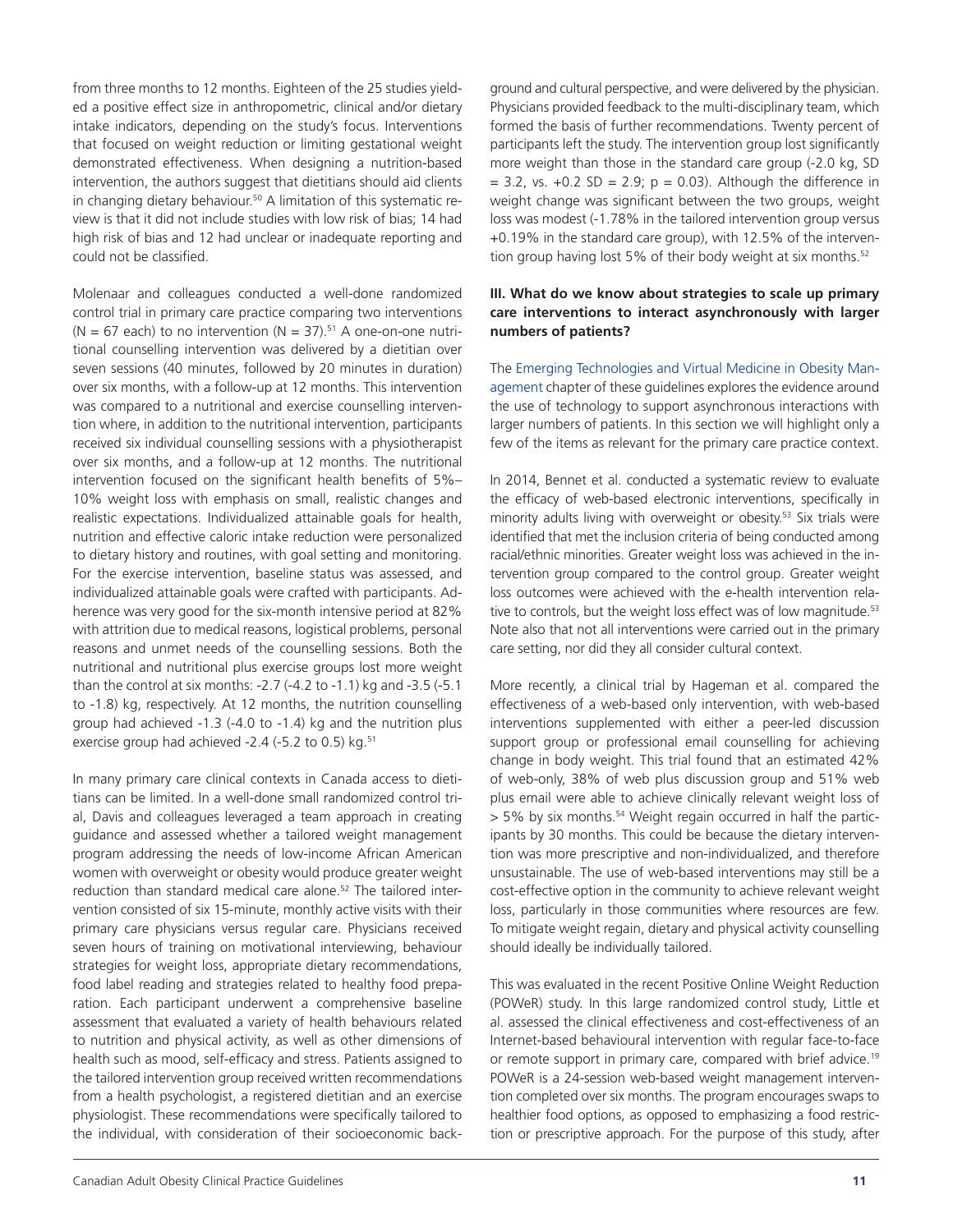participants enrolled, they were randomized to POWeR alone (the control group), POWeR + F (face-to-face nurse support for up to seven visits) or POWeR  $+$  R (remote nurse support via up to five emails or phone calls). The messaging was sensible. Completion rate was 81%. At 12 months, the control group (POWeR) maintained a weight loss of 2.7 kg, the POWeR  $+$  F group achieved an additional 1.5 kg weight loss  $(95\% \text{ CI } 0.6 \text{ to } 2.4; \text{ p} = 0.001)$ , and POWeR + R achieved an additional 1.3 mg weight reduction (95% CI 0.34 to 2.2;  $p = 0.007$ ). There was no statistical significance in weight loss between the three groups; however, clinically significant weight loss of at least 5% from baseline weight was achieved in 20% of the POWeR group, 29.2% of the POWeR + F group (95% CI 0.96 to 2.51) and 32.4% of the POWeR  $+$  R group (95% CI 1.31 to 2.74). The authors concluded that this webbased behavioural program results in clinically significant weight loss in 20% of individuals, with an additional 10% of participants maintaining valuable weight loss when combined with brief support.19 Maintenance beyond one year is still unclear; however, the messaging is sensible and more easily tailored. This is a practical, low-cost strategy with potential for widespread implementation in the community setting. 

#### **Conclusion**

Obesity is a chronic, relapsing disease with multi-faceted root causes and significant impact on people's lives and health. The prevalence of obesity suggests that it must be addressed early, effectively and continually in primary care, where there is potential capacity to manage obesity on a larger scale. The benefits of doing so are myriad – not only in reducing the tsunami of chronic disease in our healthcare systems, but also in improving peoples' lives by reducing suffering and improving mental, physical and emotional health. To begin to do this, we need to change hearts and minds. We need to respect and treat obesity as a medical disease, educate medical practitioners about it in their training and support their ability to do this work in practice. In recent years, tremendous work has been accomplished in helping us to better understand the pathophysiology of this disease, and in developing new and effective approaches and treatments to address it. With effective translation of this new knowledge into action, we can progress with optimism. We hope that this chapter will serve to support the transformational effort needed to improve care for people living with overweight and obesity.

#### Downloaded from: [https://obesitycanada.ca/guidelines/primarycare](https://obesitycanada.ca/guidelines/primarycare/)

This work is licensed under a Creative Commons [Attribution-NonCommercial-NoDerivatives](https://creativecommons.org/licenses/by-nc-nd/4.0/) 4.0 International License (CC BY-NC-ND 4.0)

The summary of the Canadian Adult Obesity Clinical Practice Guideline is published in the *[Canadian Medical Association Journal](https://www.cmaj.ca/content/192/31/E875)*, and contains information on the full methodology, management of authors' competing interests, a brief overview of all recommendations and other details. More detailed guideline chapters are published on the Obesity Canada website at [www.obesitycanada.ca/guidelines.](https://obesitycanada.ca/guidelines/)

## **Correspondence:**

guidelines@obesitynetwork.ca

#### **References**

- 1. Torti J, Luig T, Borowitz M, Johnson JA, Sharma AM, Campbell-Scherer DL. The 5As team patient study: Patient perspectives on the role of primary care in obesity management. BMC Fam Pract. 2017;18(1):19. doi:10.1186/s12875-017-0596-2
- 2. Kirk SFL, Price SL, Penney TL, et al. Blame, shame, and lack of support: A multilevel study on obesity management. Qual Health Res. 2014;24(6):790-800. doi:10.1177/1049732314529667
- 3. Faruqi N, Spooner C, Joshi C, et al. Primary health care-level interventions targeting health literacy and their effect on weight loss: A systematic review. BMC Obes. 2015;2:6. doi:10.1186/s40608-015-0035-7
- 4. Asselin JD, Osunlana A, Ogunleye A, Sharma AM, Campbell-Scherer D. Challenges and facilitators to interdisciplinary weight management collaboration in primary care. Can J Diabetes. 2015;39(1):S53. doi:10.1016/j.jcjd.2015.01.202
- 5. Asselin J, Osunlana AM, Ogunleye AA, Sharma AM, Campbell-Scherer D. Challenges in interdisciplinary weight management in primary care: Lessons learned from the 5As Team study. Clin Obes. 2016;6(2):124-132. doi:10.1111/cob.12133
- 6. Asselin J, Salami E, Osunlana AM, et al. Impact of the 5As Team study on clinical practice in primary care obesity management: A qualitative study. C Open. 2017;5(2):E322-E329. doi:10.9778/cmajo.20160090
- 7. Kirk SFL, Penney TL, McHugh TLF, Sharma AM. Effective weight management practice: A review of the lifestyle intervention evidence. Int J Obes. 2012;36(2):178-185. doi:10.1038/ijo.2011.80
- 8. Eaton CB, Hartman SJ, Perzanowski E, et al. A randomized clinical trial of a tailored lifestyle intervention for obese, sedentary, primary care patients. Ann Fam Med. 2016;14(4):311-319. doi:10.1370/afm.1952
- 9. de Vos BC, Runhaar J, van Middelkoop M, Krul M, Bierma-Zeinstra SM. Longterm effects of a randomized, controlled, tailor-made weight-loss intervention in primary care on the health and lifestyle of overweight and obese women. Am J Clin Nutr. 2016;104(1):33-40. doi:10.3945/ajcn.116.133512.In
- 10. Perez LG, Arredondo EM, Elder JP, Barquera S, Nagle B, Holub CK. Evidence-based obesity treatment interventions for Latino adults in the U.S.: A systematic review. Am J Prev Med. 2013;44(5):550-560. doi:10.1016/j.physbeh.2017.03.040
- 11. Lutes LD, Damschroder LJ, Masheb R, et al. Behavioral treatment for veterans with obesity: 24-month weight outcomes from the ASPIRE-VA small changes randomized trial. J Gen Intern Med. 2017;32(Suppl 1):40-47. doi:10.1007/ s11606-017-3987-0
- 12. Rejeski WJ, Ambrosius WT, Burdette JH, Walkup MP, Marsh AP. Community weight loss to combat obesity and disability in at-risk older adults. J Gerontol A Biol Sci Med Sci. 2017;72(11):1547-1553. doi:10.1093/gerona/glw252
- 13. Peirson L, Douketis J, Ciliska D, Fitzpatrick-Lewis D, Ali MU, Raina P. Treatment for overweight and obesity in adult populations: A systematic review and meta-analysis. C Open. 2014;2(4):E306-E317. doi:10.9778/cmajo.20140012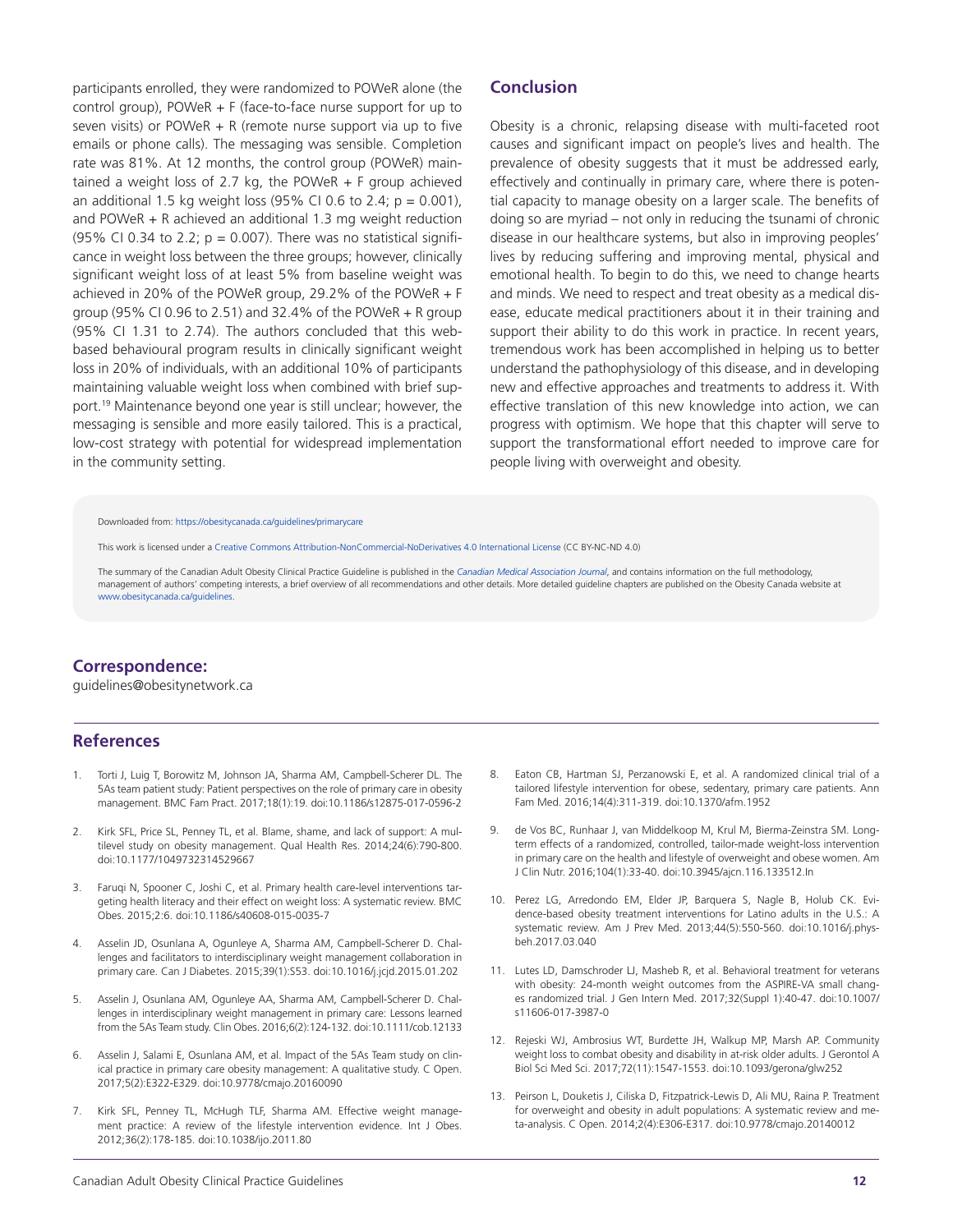- 14. Hartmann-Boyce J, Johns DJ, Jebb SA, Summerbell C, Aveyard P. Behavioural weight management programmes for adults assessed by trials conducted in everyday contexts: Systematic review and meta-analysis. Obes Rev. 2014;15(11):920-932. doi:10.1111/obr.12220
- 15. Kanaya AM. In-person or remote behavioral interventions for obesity were better than a self-directed approach. Ann Intern Med. 2012;156(3):10-11. doi:10.7326/0003-4819-156-6-201203200-02010
- 16. Diabetes Prevention Program Research Group. 10-year follow-up of diabetes incidence and weight loss in the Diabetes Prevention Program Outcomes Study. Lancet. 2009;374(9702):1677-1686. doi:10.1016/S0140-6736(09)61457-4
- 17. Ma J, Yank V, Xiao L, et al. Translating the Diabetes Prevention Program lifestyle intervention for weight loss into primary care: A randomized trial. JAMA Intern Med. 2013;173(2):113-121. doi:10.1001/2013.jamainternmed.987
- 18. Borek AJ, Abraham C, Greaves CJ, Tarrant M. Group-based diet and physical activity weight-loss interventions: A systematic review and meta-analysis of randomised controlled trials. Appl Psychol Heal Well-Being. 2018;10(1):62-86. doi:10.1111/aphw.12121
- 19. Little P, Stuart B, Hobbs FDR, et al. Randomised controlled trial and economic analysis of an internet-based weight management programme: POWeR+ (Positive Online Weight Reduction). Health Technol Assess (Rockv). 2017;21(4):1-61. doi:10.3310/hta21040
- 20. Flodgren G, Gonçalves-Bradley DC, Summerbell CD. Interventions to change the behaviour of health professionals and the organisation of care to promote weight reduction in children and adults with overweight or obesity. Cochrane Database Syst Rev. 2017;(11):CD000984. doi:10.1002/14651858.CD000984.pub3
- 21. Dietz WH, Baur LA, Hall K, et al. Management of obesity: Improvement of health-care training and systems for prevention and care. Lancet. 2015;385(9986):2521-2533. doi:10.1016/S0140-6736(14)61748-7
- 22. Fitzpatrick SL, Stevens VJ. Adult obesity management in primary care, 2008– 2013. Prev Med (Baltim). 2017;99:128-133. doi:10.1016/j.ypmed.2017.02.020
- 23. Kirk SF, Tytus R, Tsuyuki RT, Sharma AM. Weight management experiences of overweight and obese Canadian adults: Findings from a national survey. Chronic Dis Inj Can. 2012;32(2):63-69.
- 24. Obesity Canada Obésité Canada. Report Card on Access to Obesity Treatment for Adults in Canada 2019. Edmonton, AB; 2019.
- 25. Fitzpatrick SL, Dickins K, Avery E, et al. Effect of an obesity best practice alert on physician documentation and referral practices. Transl Behav Med. 2017;7(4):881-890. doi:10.1007/s13142-017-0514-0
- 26. Tsai AG, Wadden TA. Treatment of obesity in primary care practice in the United States: A systematic review. J Gen Intern Med. 2009;24(9):1073-1079. doi:10.1007/s11606-009-1042-5
- 27. Thille P. Managing anti-fat stigma in primary care: An observational study. Health Commun. 2019;34(8):892-903. doi:10.1080/10410236.2018.1439276
- 28. Project Implicit. https://implicit.harvard.edu/implicit/. Published 2011.
- 29. Leucht S, Cipriani A, Spineli L, et al. Comparative efficacy and tolerability of 15 antipsychotic drugs in schizophrenia: A multiple-treatments meta-analysis. Lancet. 2013;382(9896):951-962. doi:10.1016/S0140-6736(13)60733-3
- 30. Björkhem-Bergman L, Asplund AB, Lindh JD. Metformin for weight reduction in non-diabetic patients on antipsychotic drugs: A systematic review and meta-analysis. J Psychopharmacol. 2011;25(3):299-305. doi:10.1177/0269881109353461
- 31. Gallo MF, Lopez LM, Grimes DA, Carayon F, Schulz KF, Helmerhorst FM. Combination contraceptives: Effects on weight. Cochrane Database Syst Rev. 2014;(1):CD003987. doi:10.1002/14651858.CD003987.pub5
- 32. Gaudet LM, Kives S, Hahn PM, Reid RL. What women believe about oral contraceptives and the effect of counseling. Contraception. 2004;69(1):31-36. doi:10.1016/j.contraception.2003.07.003
- 33. Lopez LM, Ramesh S, Chen M, et al. Progestin-only contraceptives: Effects on weight. Cochrane Database Syst Rev. 2016;(8):CD008815. doi:10.1002/14651858.CD008815.pub4
- 34. Wharton S, Raiber L, Serodio KJ, Lee J, Christensen RAG. Medications that cause weight gain and alternatives in Canada: A narrative review. Diabetes, Metab Syndr Obes Targets Ther. 2018;11:427-438. doi:10.2147/DMSO.S171365
- 35. Kirmayer LJ. Rethinking cultural competence. Transcult Psychiatry. 2012;49(2):149-164. doi:10.1177/1363461512444673
- 36. Gremillion H. The cultural politics of body size. Annu Rev Anthropol. 2005;34:13-32. doi:10.1146/annurev.anthro.33.070203.143814
- 37. Obesity Canada Obésité Canada. 5As Of Obesity Management. https://obesitycanada.ca/5as-landing/. Published 2019.
- 38. Rueda-Clausen CF, Benterud E, Bond T, Olszowka R, Vallis MT, Sharma AM. Effect of implementing the 5As of Obesity Management framework on provider-patient interactions in primary care. Clin Obes. 2014;4(1):39-44. doi:10.1111/cob.12038
- 39. Luig T, Elwyn G, Anderson R, Campbell-Scherer DL. Facing obesity: Adapting the collaborative deliberation model to deal with a complex long-term problem. Patient Educ Couns. 2019;102(2):291-300. doi:10.1016/j.pec.2018.09.021
- 40. Rogers JM, Ferrari M, Mosely K, Lang CP, Brennan L. Mindfulness-based interventions for adults who are overweight or obese: A meta-analysis of physical and psychological health outcomes. Obes Rev. 2017;18(1):51-67. doi:10.1111/obr.12461
- 41. Forman EM, Butryn ML, Manasse SM, Bradley LE. Acceptance-based behavioral treatment for weight control: A review and future directions. Curr Opin Psychol. 2015;2:87-90. doi:10.1016/j.copsyc.2014.12.020
- 42. Palmeira L, Pinto-Gouveia J, Cunha M. Exploring the efficacy of an acceptance, mindfulness & compassionate-based group intervention for women struggling with their weight (Kg-Free): A randomized controlled trial. Appetite. 2017;112:107-116. doi:10.1016/j.appet.2017.01.027
- 43. LeBlanc E, O'Connor E, Whitlock E, Patnode C, Kapka T. Effectiveness of primary care–relevant treatments for obesity in adults: A systematic evidence review for the U.S. Preventive Services Task Force. Ann Intern Med. 2011;155(7):434- 447. doi:10.7326/0003-4819-155-7-201110040-00006
- 44. Booth HP, Prevost TA, Wright AJ, Gulliford MC. Effectiveness of behavioural weight loss interventions delivered in a primary care setting: A systematic review and meta-analysis. Fam Pract. 2014;31(6):643-653. doi:10.1093/fampra/cmu064
- 45. Lv N, Azar KM, Rosas LG, Wulfovich S, Xiao L, Ma J. Behavioral lifestyle interventions for moderate and severe obesity: A systematic review. Prev Med (Baltim). 2017;100:180-193. doi:10.1016/j.physbeh.2017.03.040
- 46. LeBlanc ES, Patnode CD, Webber EM, Redmond N, Rushkin M, O'Connor EA. Behavioral and pharmacotherapy weight loss interventions to prevent obesity-related morbidity and mortality in adults: Updated evidence report and systematic review for the US Preventive Services Task Force. JAMA. 2018;320(11):1172-1191. doi:10.1001/jama.2018.7777
- 47. Foster-Schubert KE, Alfano CM, Duggan CR, et al. Effect of diet and exercise, alone or combined, on weight and body composition in overweight-to-obese postmenopausal women. Obesity. 2012;20(8):1628-1638. doi:10.1038/oby.2011.76
- 48. Kuller LH, Pettee Gabriel KK, Kinzel LS, et al. The Women on the Move Through Activity and Nutrition (WOMAN) study: Final 48-month results. Obesity. 2012;20(3):636-643. doi:10.1038/oby.2011.80
- 49. Holtrop JS, Luo Z, Piatt G, Green LA, Chen Q, Piette J. Diabetic and obese patient clinical outcomes improve during a care management implementation in primary care. J Prim Care Community Heal. 2017;8(4):312-318. doi:10.1177/2150131917715536
- 50. Mitchell LJ, Ball LE, Ross LJ, Barnes KA, Williams LT. Effectiveness of dietetic consultations in primary health care: A systematic review of randomized controlled trials. J Acad Nutr Diet. 2017;117(12):1941-1962. doi:10.1016/j. jand.2017.06.364